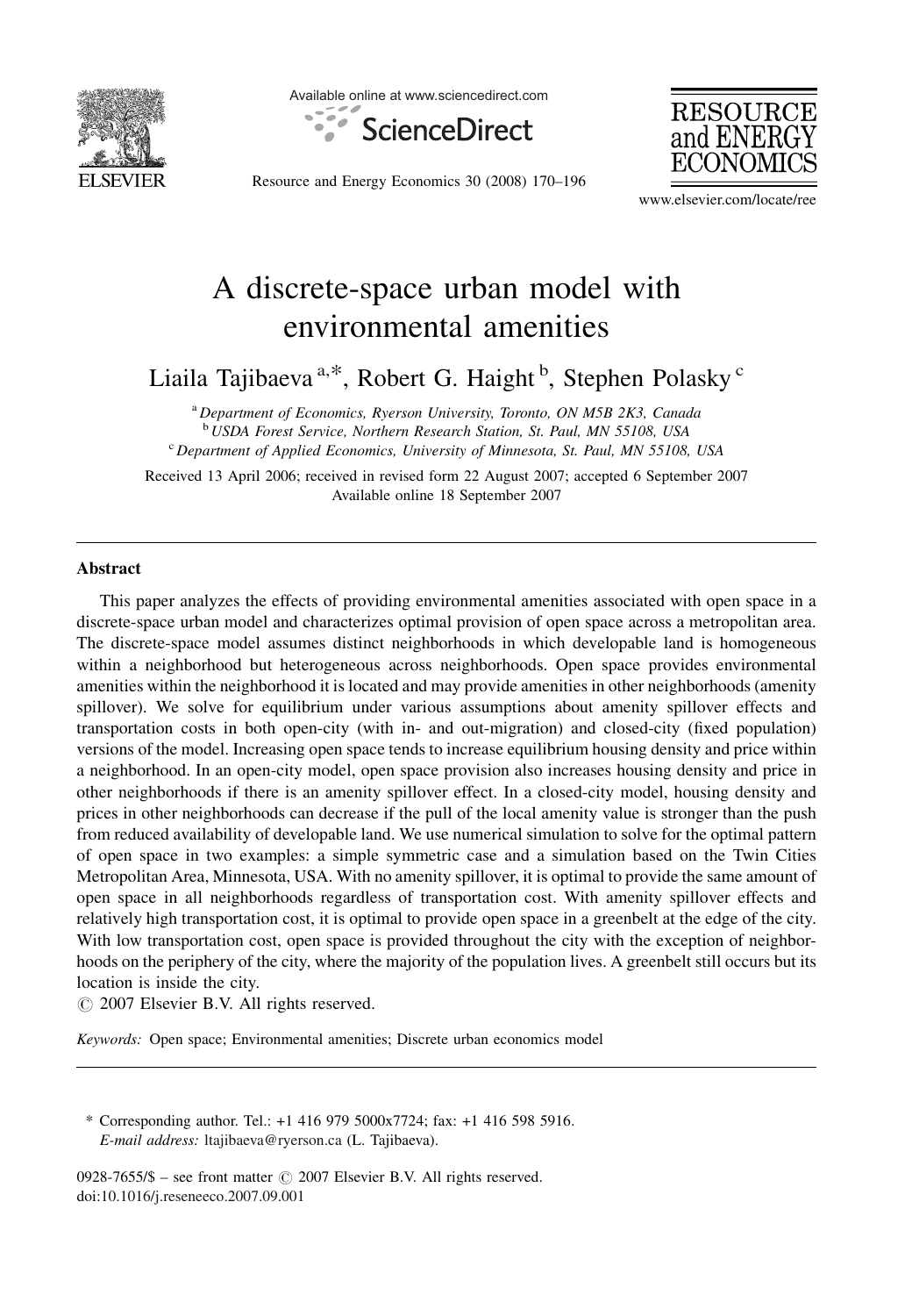#### 1. Introduction

Metropolitan areas in the US are experiencing rapid growth and large-scale conversion of undeveloped to developed land. Many residents are concerned about the resulting loss of open space and environmental amenities. Some local governments, as well as private land trusts, have instituted policies to acquire land or conservation easements to preserve undeveloped land within or on the fringe of metropolitan areas. From 1996 through 2004, voters approved 1062 of 1373 referenda for open space and parks authorizing the use of \$26.4 billion (2000 constant dollars) to acquire open space or development rights [\(Nelson et al., 2007; Trust for Public Land, 2004\).](#page-26-0)

There are at least two important effects of conserving open space in a metropolitan area. First, open space generates amenities that make nearby areas more attractive, thereby changing the spatial pattern of demand for development. Open space designation may result in shifts in demand between different locales within a given metropolitan area, and it may shift overall demand by encouraging immigration to (or emigration from) the metropolitan area. Second, open space designation restricts the supply of land available for development. For reasons of both demand and supply, the provision of open space affects equilibrium patterns of land prices and density of development within a metropolitan area.

We analyze the effect of designating open space on the spatial pattern of residential development, population, and property values in a discrete-space urban economics model. We divide the city into discrete neighborhoods and assume that developable land is homogeneous within a neighborhood but heterogeneous across neighborhoods. Neighborhoods can differ with respect to the area available for development, the area of open space, access to employment opportunities, and existing environmental amenities. Provision of open space in a neighborhood reduces the area available for development and increases environmental amenities. We consider cases where an open space amenity only affects the neighborhood in which it is located (local public good) and where an amenity affects multiple neighborhoods (amenity spillover). In the model, landowners choose to rent land to households, the government for open space, or to the agricultural sector. Households maximize their utility by choosing where to live and how much of their income to spend on housing versus other goods. The government chooses property tax rates and the provision of open space given that it must balance its budget.

We analyze equilibrium outcomes for both an open-city model in which population adjusts so that utility is the same within the metropolitan area as elsewhere, and a closed-city model in which population is held constant and utility levels vary. In both open-city and closed-city models we show that equilibrium housing density and after-tax land price in a neighborhood tend to increase with open space provided in that neighborhood. In an open-city model, open space provision increases housing density and price in other neighborhoods as well if there is an amenity spillover effect. In a closed-city model, whether housing density and prices in other neighborhoods increase or decrease depends on whether the push from reduced availability of developable land in the neighborhood with increased open space outweighs the pull of the local amenity value in that neighborhood. For an open city, we also show that the incidence of the property tax falls solely on landowners and how taxes are raised (e.g., a uniform city-wide tax or a neighborhood-specific tax) does not affect equilibrium outcomes as long as the city boundaries do not change.

In addition to analyze equilibrium housing densities and land prices for a given pattern of open space, we formulate and numerically solve the problem of determining the optimal size and location of open space using an open-city model. The presence of amenity spillover has a strong effect on the results. When open space is a local public good that affects only the immediate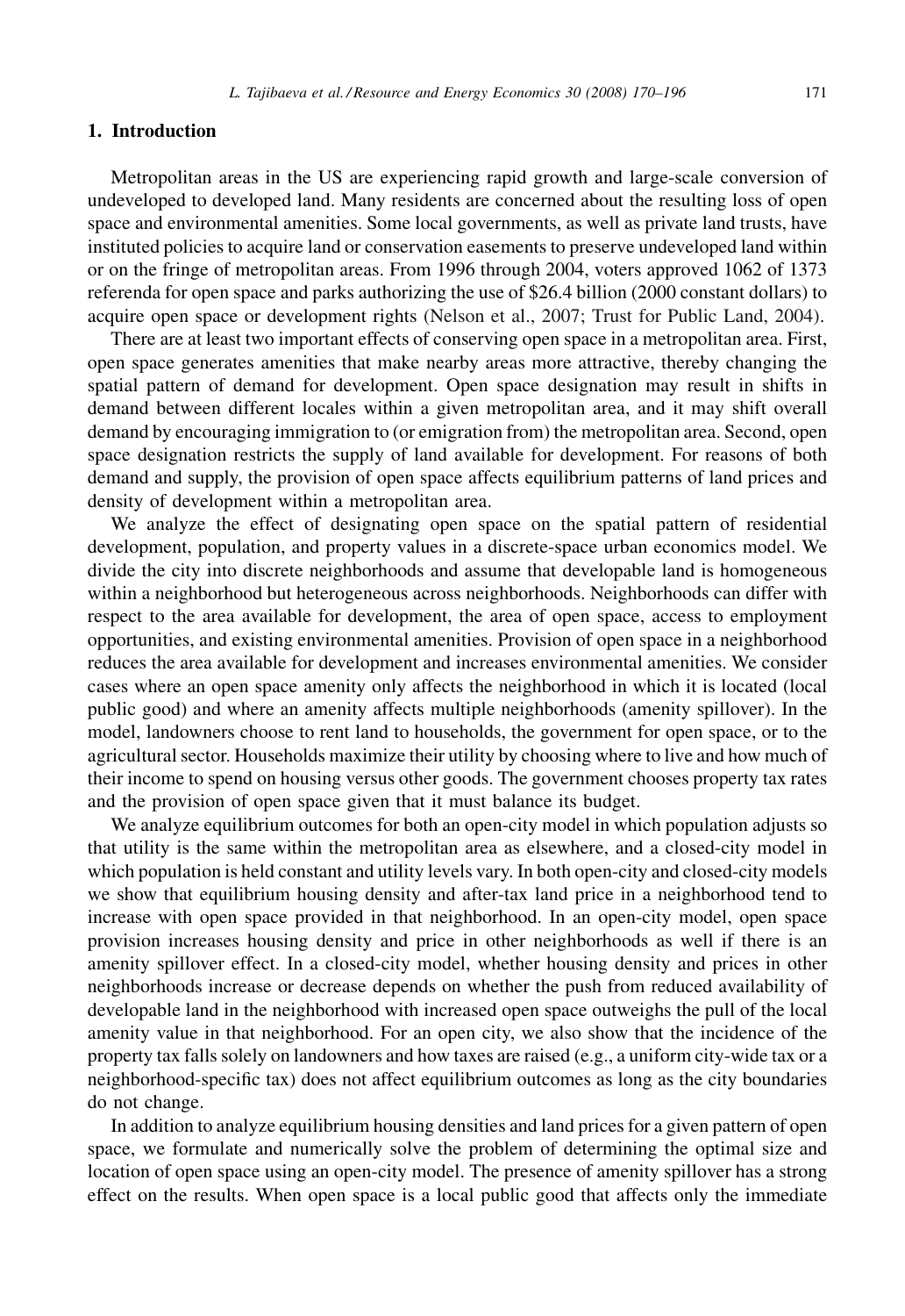neighborhood, and assuming Cobb–Douglas preferences, it is optimal to provide the same amount of open space in all neighborhoods. With amenity spillover effects, optimal open space provision differs across neighborhoods. In this case, it is optimal to provide open space in a greenbelt at the edge of the city when transportation cost is relatively high. For low transportation cost, however, open space is provided throughout the city with the exception of neighborhoods on the periphery of the city. A greenbelt still occurs but its location is inside the city.

Modeling the urban area as discrete neighborhoods allows us to more fully develop the analysis of open space amenities. Realistic features such as multiple business centers, existing environmental amenities, and amenity values of agricultural land are incorporated in a closedform analytic solution for equilibrium housing and land prices. In addition, these features are easily incorporated into the open-city optimization model to determine their impact on the optimal pattern of open space, housing, and land prices. There is also a sense in which neighborhoods, rather than points in space, are the natural unit of analysis. Data often come in neighborhoods units (e.g., census blocks) and neighborhoods provide an important sense of identity within metropolitan areas.

Our discrete-space model contrasts with most urban economics models that utilize continuous-space formulations (see [Anas et al., 1998; Huriot and Thisse, 2000](#page-25-0) for surveys). In the monocentric city model developed by [Alonso \(1964\),](#page-25-0) [Mills \(1967\)](#page-26-0), [Mills \(1972\)](#page-26-0) and [Muth](#page-26-0) [\(1969\)](#page-26-0), areas close to the central business district (CBD) are more desirable because of lower commuting cost. These areas have higher land prices and greater housing density. In many urban economics models, locations are identical except for distance to the CBD, i.e., development occurs on a featureless plain. [Polinsky and Shavell \(1976\)](#page-26-0) include an environmental amenity characterized by its distance to the CBD and show how the amenity changes the spatial pattern of property values. [Brueckner et al. \(1999\)](#page-25-0) include amenities characterized by distance to the CBD to determine the locations of different income classes. In these two papers, the environmental amenity does not occupy space. In contrast, [Mills \(1981\)](#page-26-0), [Nelson \(1985\),](#page-26-0) and [Lee and Fujita](#page-26-0) [\(1997\)](#page-26-0), analyze the effects of greenbelts that form a ring of open space, which occupy space and are characterized by their distance to the CBD. [Lee and Fujita \(1997\)](#page-26-0) analyze the optimal placement of a greenbelt. [Franco and Kaffine \(2005\)](#page-25-0) analyze optimal placement and size of public goods in a single-dimensional model. Several papers develop two-dimensional urban models with environmental amenities that show the effect of the location, size and shape of open space on equilibrium housing, land price, and city boundary in an open-city model [\(Wu and](#page-26-0) [Plantinga, 2003; Wu, 2006; Kovacs and Larson, 2007\).](#page-26-0) With the exception of [Lee and Fujita](#page-26-0) [\(1997\)](#page-26-0) and [Franco and Kaffine \(2005\)](#page-25-0), these papers do not analyze the optimal pattern of open space provision.

A related literature analyzes the optimal allocation of public goods among different locations administered by different taxing authorities. [Flatters et al. \(1974\)](#page-25-0) analyze the provision of local public good in two regions where labor can migrate between regions. Because a migrant does not account for the fiscal externality of their move, the distribution of the population among regions is optimal only under very special circumstances. [Stiglitz \(1977\)](#page-26-0), [Stiglitz \(1983\)](#page-26-0) and [Fujita](#page-25-0) [\(1989\)](#page-25-0) also analyze the provision of a local public goods given fiscal effects. [Berliant et al. \(2006\)](#page-25-0) develop a model where the number and location of facilities that provide congestible local public goods are determined endogenously. An important limitation of these models from the standpoint of analyzing open space amenities is that public goods do not take up space and therefore do not compete with housing for land.

Our paper builds on a remarkable paper by [Yang and Fujita \(1983\)](#page-26-0) that solves for equilibrium housing density and land prices given the provision of open space and solves for the optimal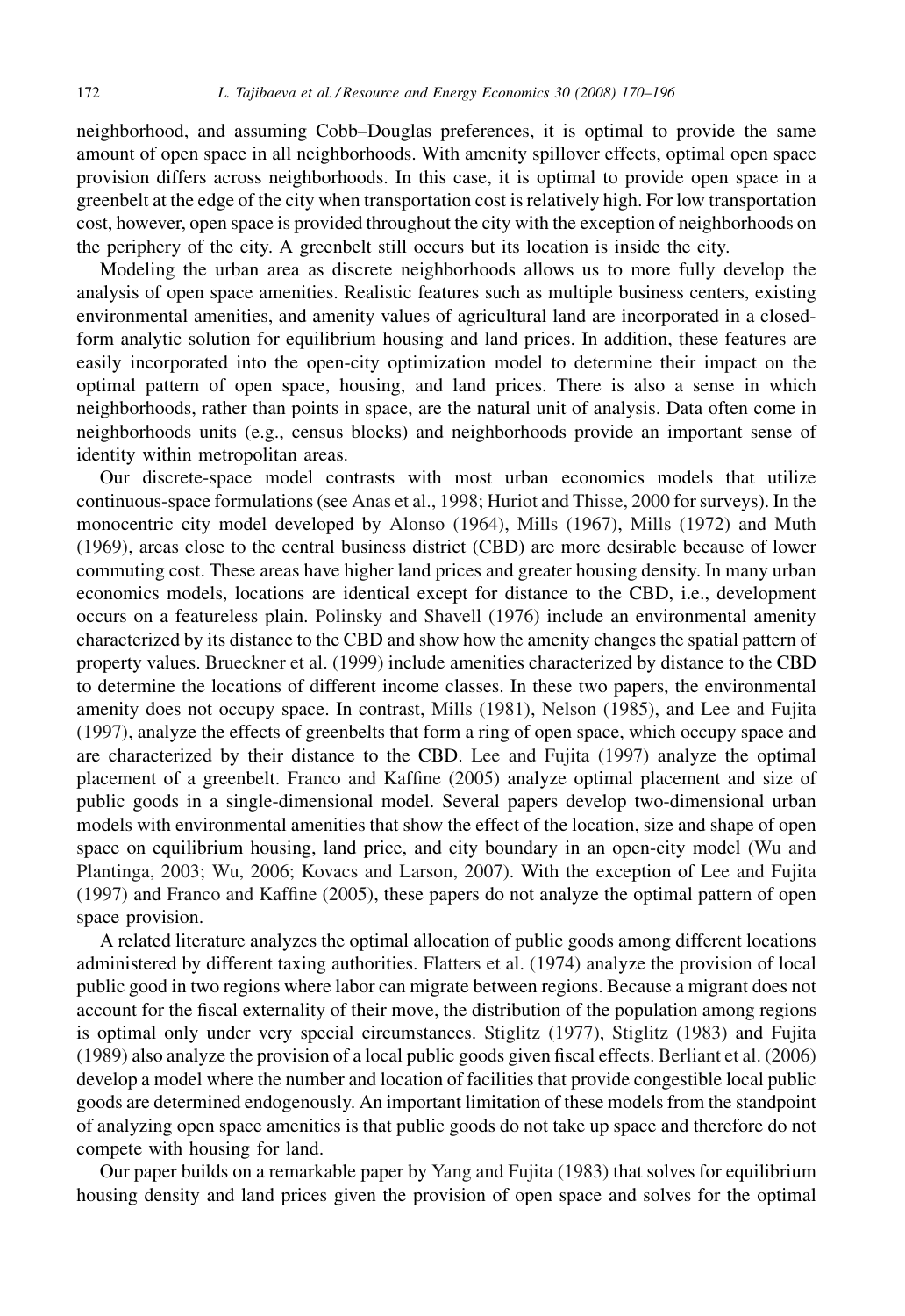pattern of open space in both open and closed-city models. They use a one-dimensional formulation and show that the optimal density of open space is a uniform proportion of area independent of distance from the CBD when environmental amenities are purely local (i.e., no amenity spillover effects). They briefly consider the case with amenity spillover in a onedimensional discrete-space model with five neighborhoods. In this paper, we extend the discretespace model of [Yang and Fujita \(1983\)](#page-26-0) to a two-dimensional formulation with multiple neighborhoods that includes the amount of open space and housing in each neighborhood. This expansion allows us to consider a richer set of examples with more complicated patterns of optimal open space provision, preexisting amenities and multiple CBDs, and to explore the effects of changes in transportation costs and amenity spillovers.

In the next section we describe the basic discrete-space urban model with open space and other amenities. We define market equilibrium and show how provision of open space in a neighborhood affects housing density and land price within and outside the neighborhood. We then define a social planner's problem to determine the optimal amount and location of open space and numerically solve the problem for two examples. The first example is a symmetric city with a single central business district and no preexisting amenities. In this example we show how the amenity spillover effect and transportation cost affect optimal city size and spatial patterns of open space and housing. The second example is based on data from the Twin Cities Metropolitan Area (Minneapolis–St. Paul, MN, USA), and we show how the presence of two CBDs and spatially heterogeneous existing amenities, including amenities associated with agricultural land, affect the optimal size and location of open space.

#### 2. A discrete-space urban model with open space amenities

In this section we present a spatially explicit model of a city with open space and other environmental amenities. We consider both open-city and closed-city variants of the model. In an open-city model, population is determined endogenously by in- and out-migration. In equilibrium, city residents are equally well off living in the city as elsewhere and utility levels are fixed. In a closed-city model, population is fixed but utility levels vary. The city consists of a set of discrete neighborhoods,  $\Theta$ , located on an XY coordinate plane. The location of each neighborhood is expressed by its coordinates  $(x, y)$ , which is the centroid of the neighborhood. A neighborhood's total land area is denoted by  $l(x, y)$ .

The model specification allows for multiple business centers. This extension of the monocentric city model is motivated by the observation that the central business district is not the sole employment center, nor even the dominant employment center, in many cities. There are *J* business centers, where  $J$  is a positive integer bounded above by the total number of neighborhoods in the city. The business centers are dimensionless. The residents of the city choose to commute to the business center that is located closest to their neighborhood of residence. Let  $d_i(x, y) =$  $d((x-x_i), (y-y_i))$  be the Euclidian distance from neighborhood  $(x, y)$  to neighborhood  $(x_i, y_i)$ . We define the commuting distance for people living in neighborhood  $(x, y)$  to be

$$
d_{\mathcal{C}}(x, y) = \min \{d_j(x, y)\}_{j=1}^J.
$$

The commuting cost to work for a resident living in neighborhood  $(x, y)$  is denoted by

$$
f[d_{\mathcal{C}}(x,y)],
$$

where f is an increasing function of commuting distance,  $d_C(x, y)$ .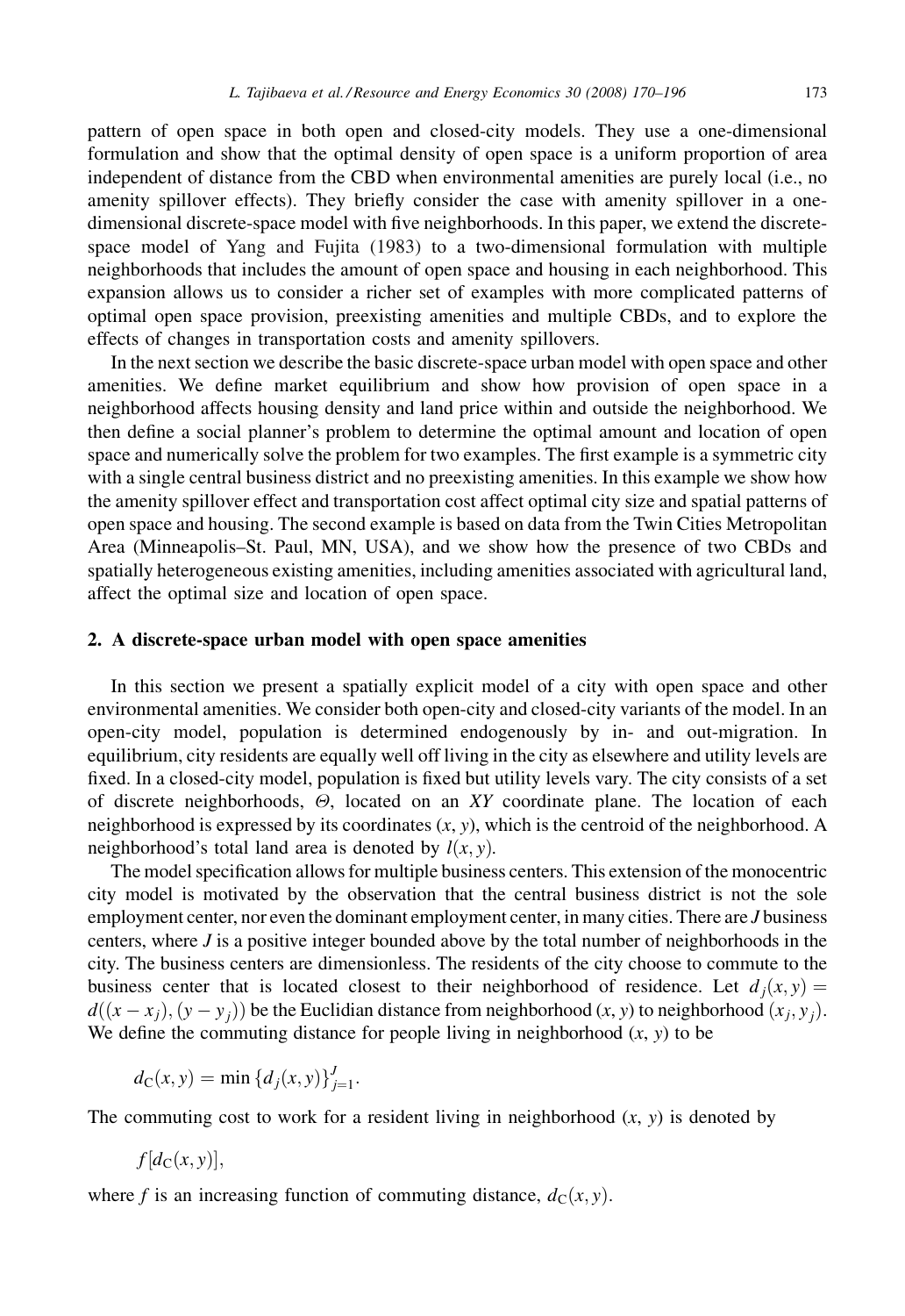<span id="page-4-0"></span>In each neighborhood in the city, land is allocated for residential use and open space. The proportion of land devoted to open space in the  $(x, y)$  neighborhood is denoted by  $a(x, y)$ . Open space creates an environmental amenity that contributes to the well-being of city residents. When there is no amenity spillover effect, open space only contributes to well-being of residents in the neighborhood in which it is located (i.e., it is a local public good). However, with spillover effects, open space contributes to the well-being of residents living in other neighborhoods as well, with the contribution declining with the distance between the neighborhood of residence and the neighborhood in which the open space is located. In addition to the amenity from open space there may also be amenities associated with preexisting features of a neighborhood. These preexisting features vary from natural environmental amenities (e.g., topography, lakes), positive man-made amenities (e.g., schools, theatres), to negative features or disamenities (e.g., waste sites, smokestacks). Denote the proportion of area covered by a preexisting amenity located in neighborhood  $(x, y)$  by  $z(x, y)$ . Similar to open space amenities, preexisting amenities may be either a local public good (or local public bad in the case of a disamenity) or have spillover effects in other neighborhoods.

Land outside of the city is allocated to a non-development use (agriculture). The residents of the city may derive an amenity or a disamenity from their proximity to agricultural land. Denote the proportion of area covered by agricultural land at location  $(x, y)$  as  $g(x, y)$ . Let  $\Omega$  represent the set of agricultural districts that might contribute amenity value to some neighborhood in the city.

For simplicity, we assume that all land is owned by absentee landowners. Landowners rent land to city residents for housing. Let  $p(x, y)$  represent the (pre-tax) residential land rental price in neighborhood  $(x, y)$ . To provide open space in neighborhood  $(x, y)$  the city government rents land from landowners at price  $p(x, y)$ . Landowners can also rent land to farmers for agriculture. The agricultural rental price is denoted by  $p_g(x, y)$ . The model endogenously determines the boundary of the city. A neighborhood will be included in the city if and only if  $p(x, y) \geq p_g(x, y)$ .

The city government collects property tax  $\tau(x, y)$  in order to pay for open space provision. The government must satisfy a budget constraint that open space expenditure equals property tax revenue. One version of the budget constraint is that each neighborhood pays for open space provided in the neighborhood, that is

$$
\tau(x, y) p(x, y) [1 - a(x, y) - z(x, y)] l(x, y) = p(x, y) a(x, y) l(x, y).
$$
 (1)

In this case, the neighborhood property tax rate is:  $\tau(x, y) = a(x, y)/(1 - a(x, y) - z(x, y))$ . The budget constraint can also be specified as a city-wide constraint with a uniform property tax rate  $\tau$ :

$$
\sum_{(x,y)\in\Theta} \{ \tau p(x,y)[1-a(x,y)-z(x,y)]l(x,y) \} = \sum_{(x,y)\in\Theta} \{ p(x,y)a(x,y)l(x,y) \}.
$$
 (2)

In this case, the uniform city-wide property tax rate is:  $\tau = \sum_{(x,y)\in\Theta} \{p(x,y)a(x,y)b(x,y)\}$  $(x, y)$ }/ $\sum_{(x, y) \in \Theta} \{p(x, y)[1 - a(x, y) - z(x, y)]l(x, y)\}$ . One could also write down intermediate cases to cover situations with multiple taxing zones or independent jurisdictions within the metropolitan area.

We assume that all households have identical income  $v$  and identical utility function  $u$  in consumption, housing, and amenities. Given the distribution of open space, the objective of each household *i* is to choose a neighborhood of residence  $(x, y) \in \Theta$ , an amount of residential land  $h_i(x, y)$ , and consumption good  $c_i(x, y)$ , to maximize utility subject to its budget constraint. The attractiveness of living in a neighborhood depends upon the commuting costs from the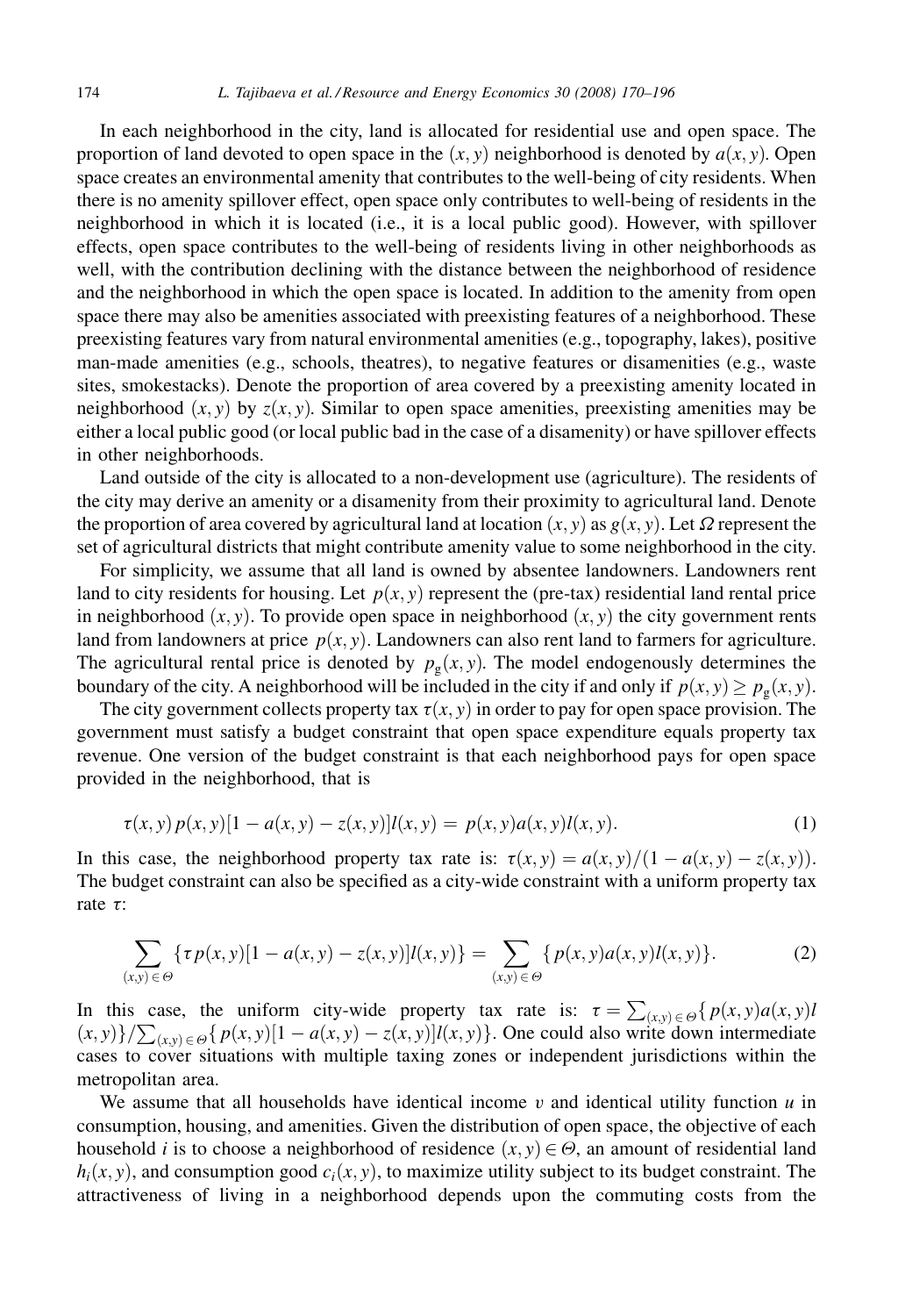<span id="page-5-0"></span>
$$
A(x,y) = A((x,y), \{a(s,r)\}_{(s,r)\in\Theta}, \{z(s,r)\}_{(s,r)\in\Theta}, \{g(s,r)\}_{(s,r)\in\Omega}),
$$
\n(3)

which in general depends on the pattern of the provision of open space across neighborhoods,  ${a(s,r)}_{(s,r)\in\Theta}$ , preexisting amenities across neighborhoods,  ${z(s,r)}_{(s,r)\in\Theta}$ , and amenities from agricultural land outside the city,  ${g(s,r)}_{(s,r)\in\Omega}$ . We assume that the environmental amenity value for neighborhood  $(x, y)$  is increasing in open space provided within  $(x, y)$ :  $\frac{\partial A(x, y)}{\partial a(x, y)} > 0$ , and that the environmental amenity value for neighborhood  $(x, y)$  is non-decreasing in open space in other neighborhoods  $\partial A(x, y)/\partial a(s, r) > 0$  (strictly increasing with positive spillover effects). We further assume that ''own-neighborhood'' amenity effect is larger than the ''cross-neighborhood'' amenity effect for an increase in open space:  $\partial A(x, y)/\partial a(x, y) > \partial A(s, r)/\partial a(x, y)$  for all  $(x, y) \in \Theta$ ,  $(s, r) \in \Theta$ ,  $s \neq x$ , or  $r \neq y$ . Preexisting amenities and agricultural amenities can have positive or negative effects. A household i residing in neighborhood  $(x, y)$  solves the following problem:

$$
\max_{c_i(x,y),h_i(x,y)} u[c_i(x,y),h_i(x,y),A(x,y)]
$$
\n(4a)

such that:

$$
c_i(x, y) + p^{\tau}(x, y)h_i(x, y) + f[d_{\mathbf{C}}(x, y)] \le v \tag{4b}
$$

$$
c_i(x, y) \ge 0, \qquad h_i(x, y) \ge 0,
$$
\n
$$
(4c)
$$

where  $u$  is a continuous, quasi-concave utility function increasing in each argument and  $p^{\tau}(x, y) = [1 + \tau(x, y)] p(x, y)$  is the after-tax residential land rental price. Note that  $\tau(x, y) =$  $\tau$  in the case of a uniform city-wide tax.

#### 3. Market equilibrium

We formulate a market equilibrium for the households, landowners, and the government. Let  $n(x, y)$  be the number of households living in neighborhood  $(x, y)$ . Let  $\bar{N}$  be a fixed population size of the city in a closed-city model (N endogenously determined in an open-city model) and let  $\bar{u}$  be a fixed reservation utility in an open-city model  $(u$  endogenously determined in a closed-city model).

## 3.1. Definition

Given an open space allocation, preexisting amenities, property taxes, and agricultural rental prices,  $\{a(x, y), z(x, y), \tau(x, y), p_g(x, y)\}_{(x, y) \in \Theta}$ , location of business centers  $\{b(x_j, y_j)\}_{j=1}^J$ , a uniform utility level  $\bar{u}$  in an open city, and a population size  $\bar{N}$  in a closed city, a market equilibrium is defined as allocation  $\{\{\hat{c}_i(x,y), \hat{h}_i(x,y)\}_{i=1}^{n(x,y)}, \hat{n}(x,y)\}_{(x,y)\in\Theta}$  and a price system  $\{\hat{p}^{\tau}(x, y)\}\$ , such that:

- 1. Households maximize utility in each location: allocation  $\{\hat{c}_i(x, y), \hat{h}_i(x, y)\}_{i=1}^{\hat{n}(x, y)}$  for all  $(x, y) \in \Theta$  maximizes utility function (Eq. (4a)) subject to budget constraint (Eq. (4b)) and non-negativity conditions (4c).
- 2. No arbitrage across locations holds for all neighborhoods  $(x, y) \in \Theta$ :

$$
u[\hat{c}_i(x, y), \hat{h}_i(x, y), A(x, y)] = \bar{u} \text{ in an open city}
$$
\n(5a)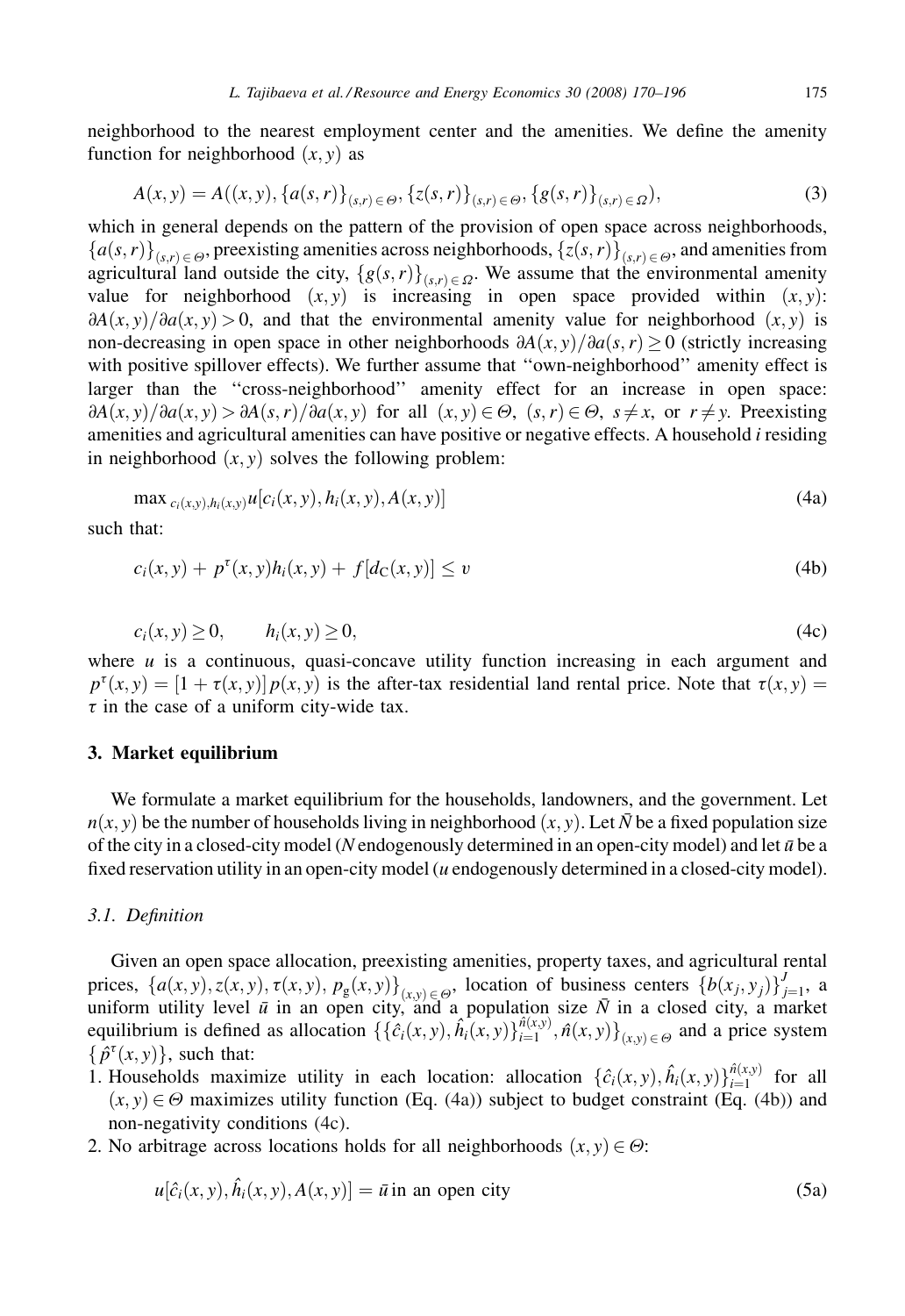and

$$
u[\hat{c}_i(x, y), \hat{h}_i(x, y), A(x, y)] = u[\hat{c}_i(s, r), \hat{h}_i(s, r), A(s, r)]
$$
\n(5b)

for all  $(s, r) \in \Theta$  in a closed city.

3. Determination of city boundaries satisfies:

$$
\hat{p}(x, y) \ge p_g(x, y) \quad \text{for each neighborhood } (x, y) \in \Theta \quad \text{and} \quad \hat{p}(x, y) < p_g(x, y) \tag{6}
$$

for any location  $(x, y) \notin \Theta$ .

- 4. The government balances its budget: for each neighborhood  $(x, y) \in \Theta$  with the neighborhood tax  $(Eq. (1))$  $(Eq. (1))$ , or with the city-wide tax  $(Eq. (2))$  $(Eq. (2))$  $(Eq. (2))$ .
- 5. The land market clears for all neighborhoods  $(x, y) \in \Theta$  (i.e., residential area, plus open space area, plus preexisting amenities area equals total neighborhood area):

$$
\hat{n}(x, y)\hat{h}_i(x, y) + a(x, y)l(x, y) + z(x, y)l(x, y) = l(x, y).
$$
\n(7)

\n6. Total population satisfies:

$$
\sum_{(x,y)\in\Theta} \hat{n}(x,y) = N \text{ in an open city},
$$
\n
$$
\sum_{(x,y)\in\Theta} \hat{n}(x,y) = \bar{N} \text{ in a closed city and}
$$
\n
$$
\hat{n}(x,y) \ge 0 \text{ for all neighborhoods } (x,y)\in\Theta.
$$
\n(8b)

## 3.2. Equilibrium results

The market equilibrium conditions along with the assumptions of the model can be used to demonstrate several general results of the effect of open space on land rental prices and development patterns. For the closed-city model, we also need an additional condition in order to prove the first proposition.

**Condition 1.** For any two neighborhoods  $(x, y)$  and  $(s, r)$  such that  $x \neq s$  or  $y \neq r$ , where  $u(c_i(x, y), h_i(x, y), A(x, y)) = u(c_i(s, r), h_i(s, r), A(s, r)),$  then  $(\partial u(c_i(x, y), h_i(x, y), A(x, y))/$  $\frac{\partial A(x, y)}{\partial A(x, y)} \frac{\partial a(x, y)}{\partial a(x, y)}$   $\frac{\partial u(c_i(s, r), h_i(s, r), A(s, r))}{\partial A(s, r)} \frac{\partial A(s, r)}{\partial a(x, y)}$ .

Condition 1 will be satisfied in most but not all circumstances. Because the ''ownneighborhood'' amenity effect is larger than the ''cross-neighborhood'' amenity effect for an increase in open space:  $\partial A(x, y)/\partial a(x, y) > \partial A(s, r)/\partial a(x, y)$ , Condition 1 will hold unless the marginal utility of amenities is much higher in other neighborhoods. Condition 1 may be violated if there is decreasing marginal utility of amenities and other neighborhoods begin with far fewer amenities.

Proposition 1. Assuming the consumption good and housing are normal goods, an increase in open space in neighborhood  $(x, y)$  will increase the after-tax rental price of land in the neighborhood,  $p^{\tau}(x, y)$ , and increase household density in the developed area of the neighborhood,  $n(x, y)/(l(x, y)(1 - a(x, y) - z(x, y)))$ , for the open-city model and, assuming Condition 1, for the closed-city model.

<span id="page-6-0"></span>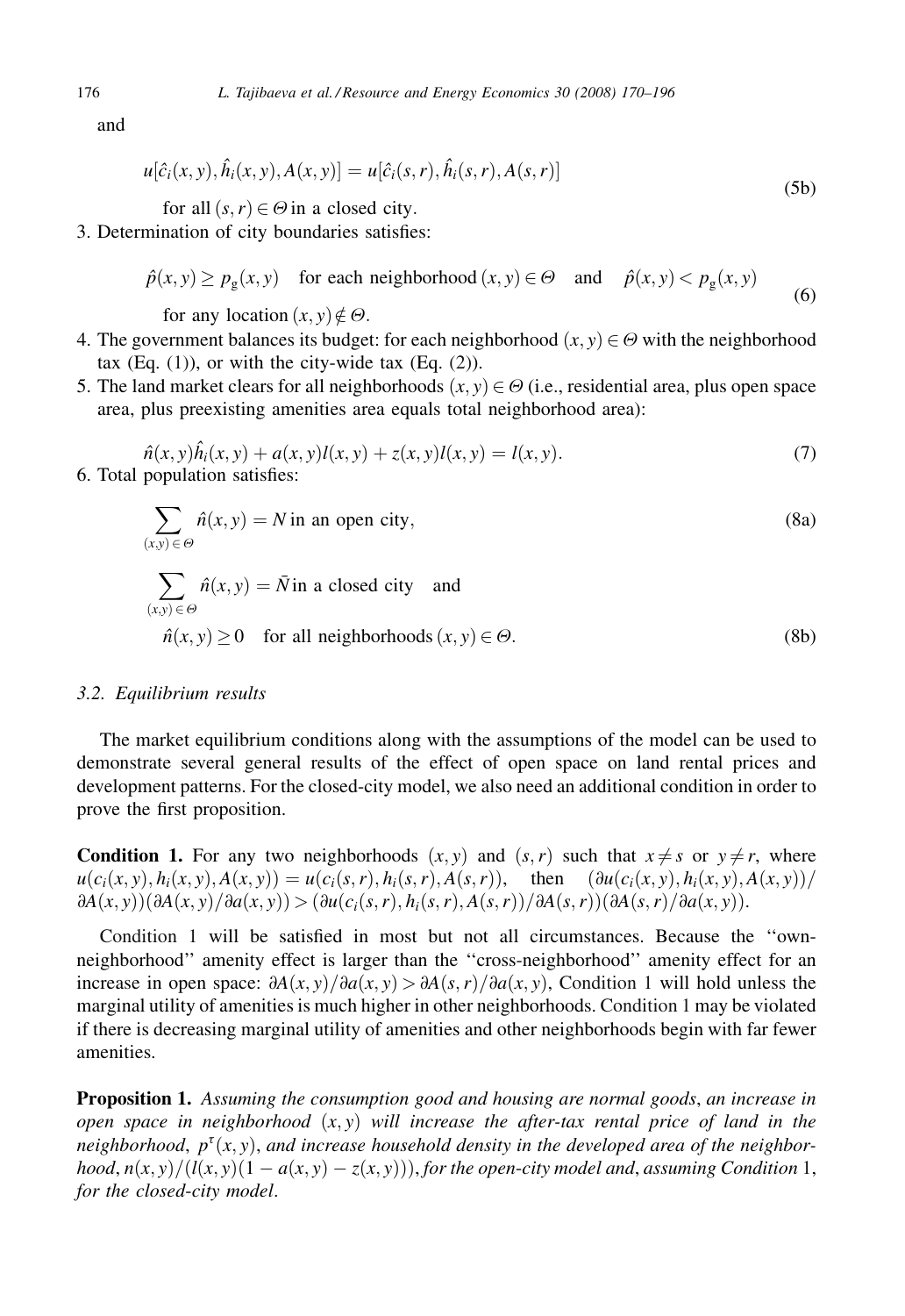<span id="page-7-0"></span>The proofs of this proposition and all following propositions are given in [Appendix A.](#page-22-0)

An increase in open space in a neighborhood increases the amenity value of that neighborhood, leading to an increase in utility of living in the neighborhood other things constant. In the open-city model, the increase in utility will attract people to the neighborhood, bidding up price and increasing housing density. In the closed-city model, an increase in open space will cause a greater increase in utility in that neighborhood than in others [\(Condition 1\)](#page-6-0) thereby attracting people to the neighborhood thereby bidding up price and increasing housing density.

[Proposition 1](#page-6-0) shows that an increase in open space increases the price that residents in that neighborhood pay for land,  $p^{\tau}(x, y)$ , and decreases the amount of housing consumed per household so that housing density in the developed area increases (assuming [Condition 1](#page-6-0) for a closed-city model). However, because increasing open space increases taxes and takes some land out of development, the overall effect of an increase in open space on neighborhood population and the total value of developed land in the neighborhood is ambiguous. Often, it is these type of aggregate effects that are of greatest interest. For example, municipal leaders might be interested in knowing whether the tax base would increase or decrease with an increase in open space. If the pull of the open space amenity on demand is strong enough, both population and the value of developed land within the neighborhood will increase with an increase in open space. However, if the supply side push from lowering the amount of developable land in the neighborhood is stronger, neighborhood population and the total value of developed land will fall with an increase in open space. Similarly, the pre-tax rental price that landowners receive may increase or decrease with an increase in open space.

In the open-city model, we are able to derive several analytical results using the general framework, including the effect of increased open space in one neighborhood on prices and housing density in other neighborhoods.

**Proposition 2.** Assuming the consumption good and housing are normal goods, an increase in open space in neighborhood  $(x, y)$  will result in an increase in the after-tax rental price of land in other neighborhoods,  $p^{\tau}(s,r)$ , and an increase in household density in the developed area of other neighborhoods,  $n(s, r)/(l(s, r)(1 - a(s, r) - z(s, r))),$  for the open-city model when there are positive spillover effects. There will be no effect on after-tax rental price of land or household density in the open-city model when spillover effects are zero.

In the case of a closed city with a fixed population, an increase in open space in one neighborhood can either increase or decrease the after-tax rental price of land and density in other neighborhoods. Price and density in other neighborhoods tends to increase because open space provision reduces developable land, which increases the pressure on remaining developable land in all neighborhoods. This effect in other neighborhoods is reinforced when there are strong amenity spillovers. On the other hand, if there are strong local amenity effects, this will tend to create a pull toward the neighborhood with open space, thereby reducing demand for other neighborhoods, which may result in lower prices and lower density.

**Proposition 3.** In an open-city model, how open space is paid for, whether each neighborhood pays for its own open space or there is a city-wide property tax, affects pre-tax equilibrium rental prices of land,  $p(x, y)$  but does not affect after-tax rental prices,  $p^{\tau}(x, y)$ , or decisions by households in equilibrium,  $c_i(x, y)$ ,  $h_i(x, y)$ ,  $n(x, y)$ , for any neighborhood that remains in the city.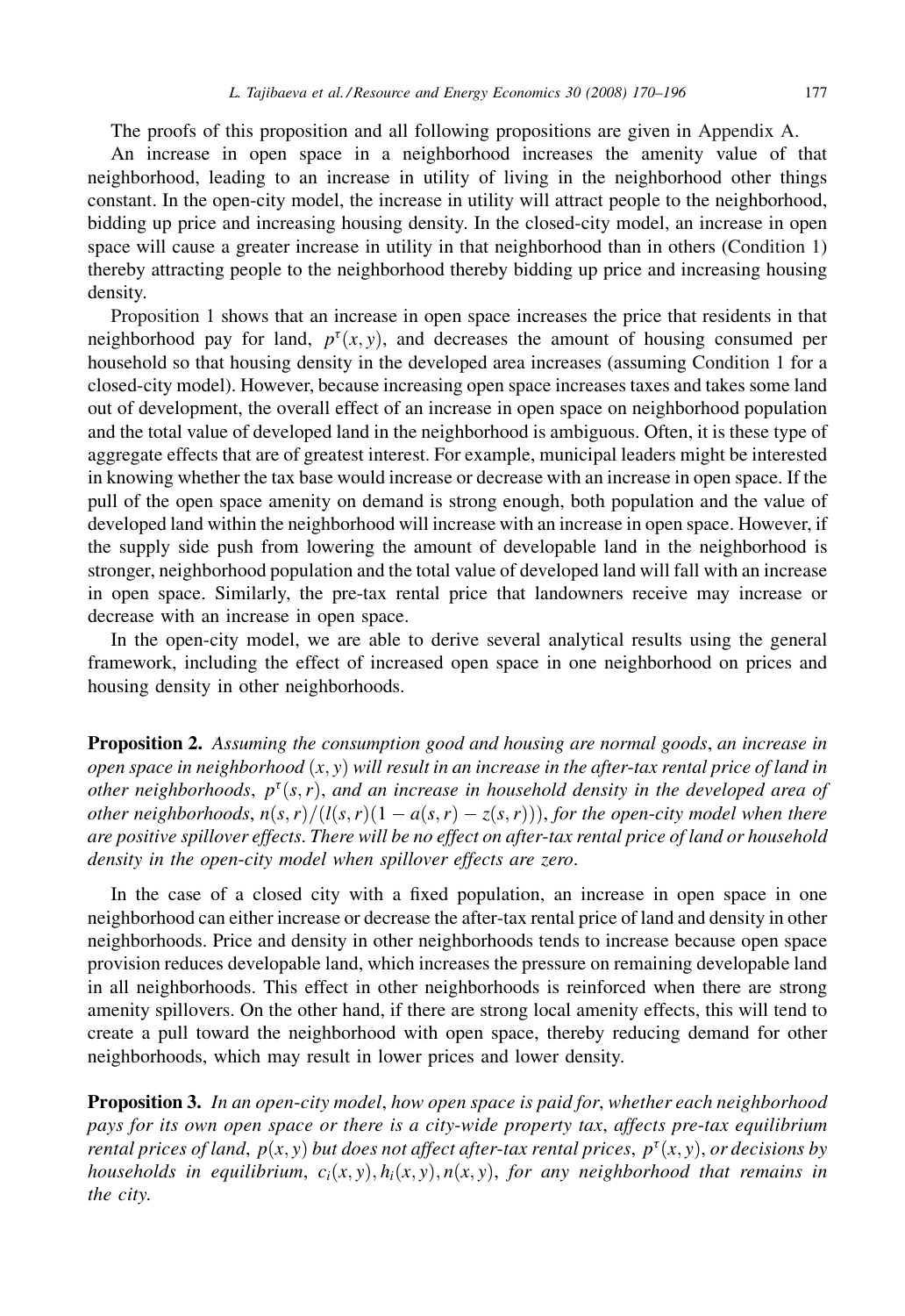<span id="page-8-0"></span>As long as the best use of the land in neighborhood  $(x, y)$  remains urban use rather than agriculture, the landlord will absorb the increased property tax leaving the post-tax rental price of land constant. Post-tax land rental price,  $p^{\tau}(x, y)$ , is fixed because the mobility of residents forces utility levels to  $\bar{u}$ . Pre-tax land rental price,  $p(x, y)$ , is pure rents to landowners. As long as  $p(x, y) \ge p_{\varphi}(x, y)$ , landowners will continue to rent to households (and the city government for open space). In this case, a property tax has no distortionary impacts. This case provides an example where the land tax promoted by [George \(1984\)](#page-25-0) is the preferred form of taxation as all incidence falls on landowners who supply land inelastically, resulting only in redistributive not efficiency consequences from increased taxation. Only when  $p(x, y) < p_g(x, y)$  will landowners remove land from urban use and instead rent land to farmers. At this point increased property taxes are no longer neutral but will result in a smaller city with fewer neighborhoods and lower population.

# 3.3. Analytic solution

To make further progress, it is necessary to specify a functional form. With specific functional forms it is possible to obtain a closed-form analytic solution for equilibrium. Here we assume that the utility function is Cobb–Douglas:

$$
u(c_i(x, y), h_i(x, y), A(x, y)) = \alpha \ln (c_i(x, y)) + \beta \ln (h_i(x, y)) + \gamma \ln A(x, y).
$$
 (9)

For each  $(x, y) \in \Theta$  a household living in the neighborhood chooses consumption good,  $c_i(x, y)$ , and housing,  $h_i(x, y)$ , to maximize its utility function (Eq. (9)) subject to budget constraint (Eq. [\(4b\)\)](#page-5-0) and non-negativity conditions [\(4c\)](#page-5-0). The Lagrangian for this utility maximization problem is

$$
\mathcal{L} = \alpha \ln c_i(x, y) + \beta \ln h_i(x, y) + \gamma \ln A(x, y)
$$

$$
+ \lambda (v - c_i(x, y) - p^{\tau}(x, y)h_i(x, y) - f[d_C(x, y)]).
$$

The objective function is strictly increasing in both c and h and the  $\lim_{h\to 0}u_c = \infty$  and  $\lim_{n\to 0} u_h = \infty$ . The objective function is also concave and subject to linear constraints. Therefore, there exists a unique interior solution to the household's maximization problem. The following first-order conditions are necessary and sufficient for this solution:

$$
\frac{\partial \mathcal{L}}{\partial c_i(x, y)} = \frac{\alpha}{c_i(x, y)} - \lambda = 0, \qquad \frac{\partial \mathcal{L}}{\partial h_i(x, y)} = \frac{\beta}{h_i(x, y)} - \lambda p^{\tau}(x, y) = 0,
$$
  

$$
\frac{\partial \mathcal{L}}{\partial \lambda} = v - c_i(x, y) - p^{\tau}(x, y)h_i(x, y) - f[d_{\mathcal{C}}(x, y)] = 0.
$$

The first-order conditions are solved for the household demand functions for the consumption good and housing:

$$
c_i(x, y) = \frac{\alpha}{\alpha + \beta} (v - f[d_C(x, y)]),
$$
\n(10a)

$$
h_i(x, y) = \frac{\beta}{\alpha + \beta} \left( \frac{v - f[d_c(x, y)]}{p^{\tau}(x, y)} \right).
$$
 (10b)

#### 3.3.1. Open city

For an open city, we use the household demand (Eqs. (10a) and (10b)), the total land area constraints  $(Eq. (7))$  $(Eq. (7))$ , the no arbitrage condition across locations  $(5a)$ , to find the equilibrium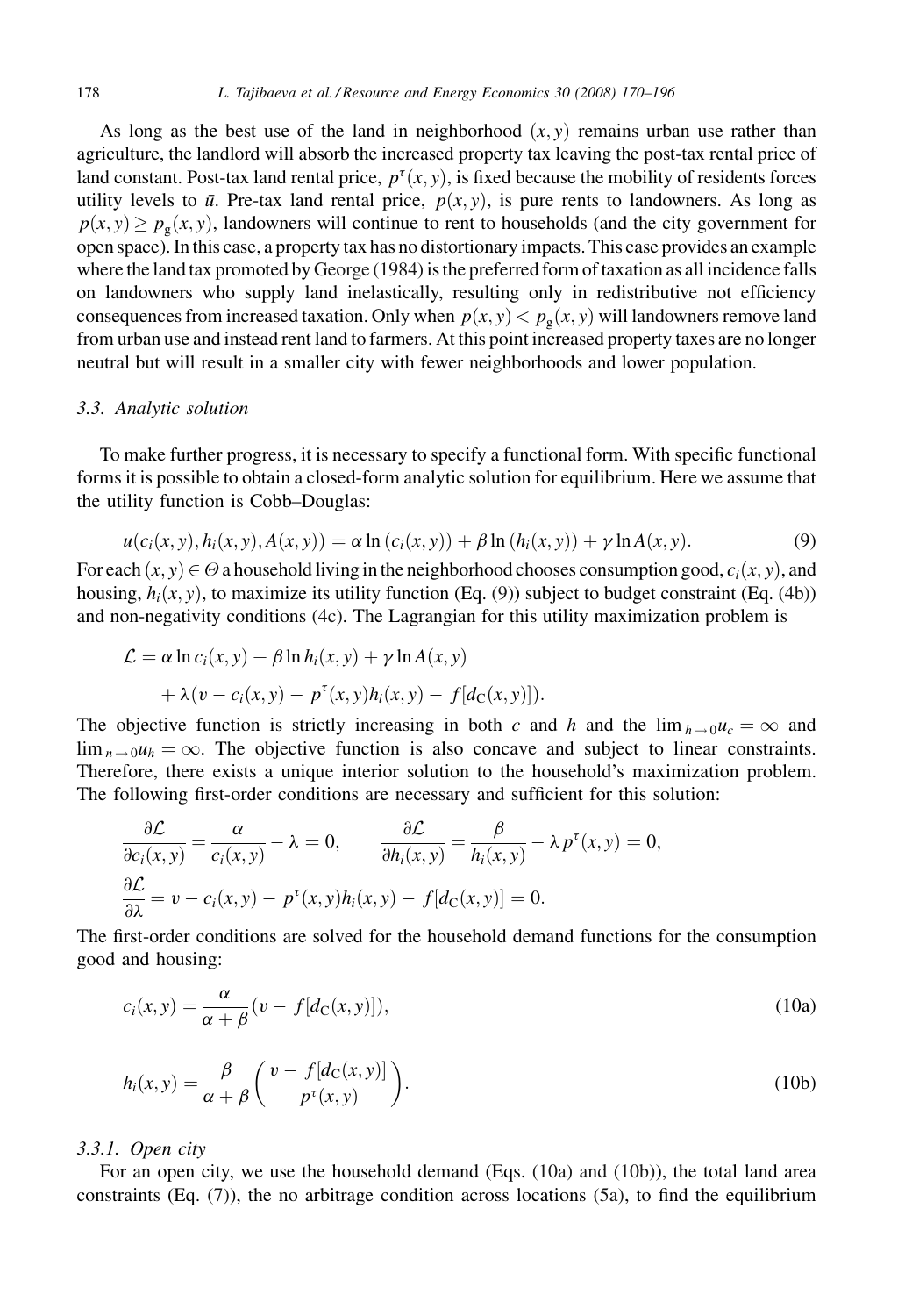allocation,  $\{\{\hat{c}_i(x, y), \hat{h}_i(x, y)\}_{i=1}^{\hat{n}(x, y)}, \hat{n}(x, y)\}_{(x, y) \in \Theta}$ , and prices,  $\{\hat{p}^{\tau}\}_{(x, y) \in \Theta}$ and prices,  $\{\hat{p}^{\tau}(x, y)\}_{(x, y) \in \Theta}$  (see [Appendix B](#page-23-0) for the full derivation of the solution):

$$
\hat{c}_i(x, y) = \frac{\alpha}{\alpha + \beta} (v - f[d_C(x, y)]), \tag{11a}
$$

$$
\hat{h}_i(x,y) = \left(\frac{\alpha+\beta}{\alpha}\right)^{\alpha/\beta} \frac{e^{\bar{u}/\beta}}{(v-f[d_C(x,y)])^{\alpha/\beta} A(x,y)^{\gamma/\beta}},\tag{11b}
$$

$$
\hat{p}^{\tau}(x,y) = \max \left\{ \frac{\alpha^{\alpha/\beta}\beta}{(\alpha+\beta)^{(\alpha+\beta)/\beta} e^{\bar{a}/\beta}} (v - f[d_{\mathcal{C}}(x,y)])^{(\alpha+\beta)/\beta} A(x,y)^{\gamma/\beta}, p_{g}(x,y) \right\},\tag{11c}
$$

$$
\hat{n}(x,y) = \left(\frac{\alpha}{\alpha+\beta}\right)^{\alpha/\beta} e^{-\bar{u}/\beta} [1 - a(x,y) - z(x,y)] l(x,y) (v - f[d_{\mathcal{C}}(x,y)])^{\alpha/\beta} A(x,y)^{\gamma/\beta}.
$$
\n(11d)

#### 3.3.2. Closed city

For a closed city, we use the household demand (Eqs. [\(10a\) and \(10b\)\)](#page-8-0), the total land area constraints (Eq. [\(7\)](#page-6-0)), the no arbitrage condition across locations [\(5b\)](#page-6-0), and the fact that total population is fixed at  $\bar{N}$  (Eq. [\(8b\)](#page-6-0)), to find the equilibrium allocation,  $\{\{\tilde{c}_i(x,y), \tilde{h}_i(x,y)\}_{i=1}^{\tilde{n}(x,y)}$ ,  $\tilde{n}(x,y)\}_{(x,y)\in\Theta}$ , and prices,  $\{\tilde{p}^{\tau}(x,y)\}_{(x,y)\in\Theta}$  (see [Appendix C](#page-24-0) for the full derivation of the solution):

$$
\tilde{c}_i(x, y) = \frac{\alpha}{\alpha + \beta} (v - f[d_C(x, y)]),
$$
\n
$$
\tilde{h}_i(x, y) = \frac{\sum_{(s, r) \in \Theta} \left\{ (1 - a(x, y) - z(x, y)) l(x, y) (v - f[d_C(s, r)])^{\alpha/\beta} A(s, r)^{\gamma/\beta} \right\}}{\bar{N}(v - f[d_C(x, y)])^{\alpha/\beta} A(x, y)^{\gamma/\beta}},
$$
\n(12b)

$$
\tilde{p}^{\tau}(x, y) = \max \left\{ \frac{\beta \bar{N}(v - f[d_{\mathcal{C}}(x, y)])^{(\alpha + \beta)/\beta} A(x, y)^{\gamma/\beta}}{(\alpha + \beta) \sum_{(s, r) \in \Theta} \{ (1 - a(x, y) - z(x, y)) l(x, y), p_{\mathcal{B}} \}} \right\},
$$
(12c)  

$$
(v - f[d_{\mathcal{C}}(s, r)])^{\alpha/\beta} A(s, r)^{\gamma/\beta} \}
$$

$$
\tilde{n}(x,y) = \frac{\bar{N}(1-a(x,y)-z(x,y))l(x,y)(v-f[d_{\mathcal{C}}(x,y)])^{\alpha/\beta}A(x,y)^{\gamma/\beta}}{\sum_{(s,r)\in\Theta}\{(1-a(x,y)-z(x,y))l(x,y)(v-f[d_{\mathcal{C}}(s,r)])^{\alpha/\beta}A(s,r)^{\gamma/\beta}\}}.
$$
(12d)

With this solution it is straight-forward to demonstrate the effect of adding open space in a given neighborhood on the pattern of development and land prices in the urban area. Another advantage of this model is that it is easy to add a variety of amenities (lakes, wetlands, hills) and disamenities (waste sites, smokestacks) in addition to open space amenities.

Given the open space distribution  $\{a(x, y)\}_{(x, y) \in \Theta}$ , the preexisting amenities  $\{z(x, y)\}_{(x, y) \in \Theta}$ , and the business centers  $\{b(x_j, y_j)\}_{j=1}^J$ , we use the housing price  $p^{\tau}(x, y)$  and demand  $h_i(x, y)$  equations to solve for the fringe neighborhoods using condition [\(6\)](#page-6-0) from the definition of the equilibrium.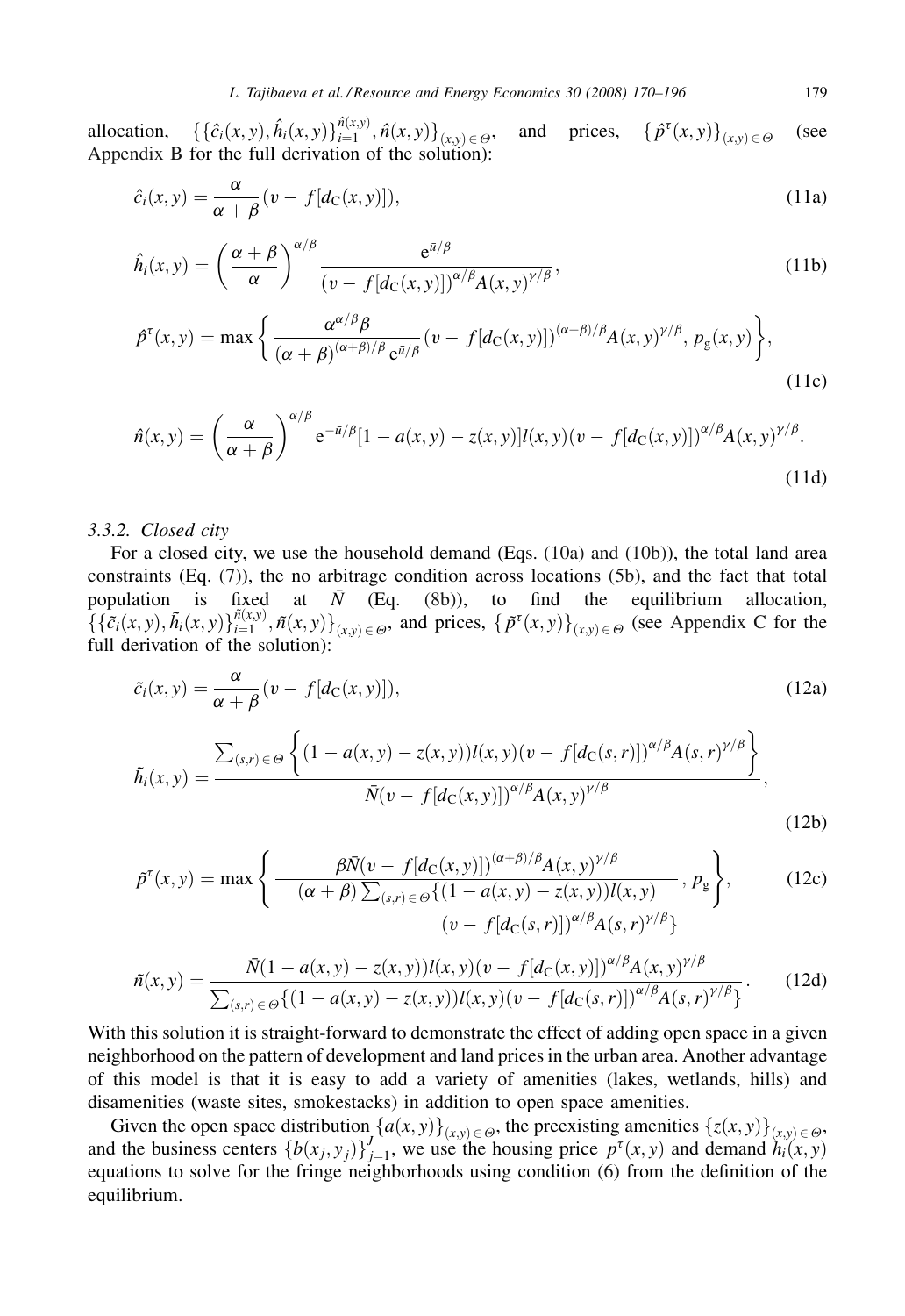#### 4. Optimal provision of open space

In the analysis of equilibrium in the previous section, the allocation of open space across neighborhoods is given. Here we tackle the problem of optimal provision of open space when there are amenity spillover effects among neighborhoods. This problem has been analyzed previously for a restricted single-dimensional example with five neighborhoods in [Yang and](#page-26-0) [Fujita \(1983\)](#page-26-0). As the algebra gets complicated with amenity spillover, we restrict our analysis to the case of the open-city model. In solving for the optimal allocation, it is easier to work with the bid-rent function rather than the direct demand functions as has been done above. Assuming that the utility function is concave in  $c_i(x, y)$ ,  $h_i(x, y)$ , and  $A(x, y)$ , the household utility maximization problem can be restated as a bid-rent function maximization problem. That is, in order for a household to maintain a utility level  $\bar{u}$ , what is the maximum price that this household is willing to pay to reside in some neighborhood  $(x, y)$ ? This problem is as follows:

$$
\max_{c_i(x,y)} \frac{v - c_i(x,y) - f[d_C(x,y)]}{h_i(x,y)}
$$

such that:

$$
u[c_i(x, y), h_i(x, y), A(x, y)] \ge \bar{u}, \quad c_i(x, y) \ge 0.
$$

The solution of this problem is the bid-rent function:

$$
\frac{v-c_i(h_i(x,y),A(x,y),\bar{u})-f[d_C(x,y)]}{h_i(x,y)},
$$

where  $c_i(h_i(x, y), A(x, y), \bar{u})$  is the inverse function of  $u[c_i(x, y), h_i(x, y), A(x, y)] = \bar{u}$ . Given this bid function, the optimal allocation,  $\{\{h_i^*(x,y)\}_{i=1}^{n^*(x,y)}, n^*(x,y), a^*(x,y)\}_{(x,y)\in\Theta}$ , solves the following problem:

$$
\max \{ h_i(x, y), n(x, y), a(x, y) \}_{(x, y) \in \Theta} \left\{ \left( \frac{v - c_i(h_i(x, y), A(x, y), \bar{u}) - f[d_C(x, y)]}{h_i(x, y)} - p_g(x, y) \right) \right\} \times n(x, y) h_i(x, y) - a(x, y) l(x, y) p_g(x, y) \right\}
$$
(13a)

subject to

$$
n(x, y)hi(x, y) + a(x, y)l(x, y) + z(x, y)l(x, y) \le l(x, y) \quad \text{for all } (x, y) \in \Theta
$$
  
\n
$$
n(x, y) \ge 0, \quad hi(x, y) \ge 0, \quad 1 \ge a(x, y) \ge 0 \quad \text{for all } (x, y) \in \Theta,
$$
\n(13b)

where the objective function is the bid-rent function net of the opportunity cost of an alternative land use pattern. To simplify the optimization problem, first observe that the total land constraint will hold with equality because household's preferences are strictly increasing in housing, so we can substitute  $(1 - a(x, y) - z(x, y))l(x, y)$  from Eq. (13b) for  $n(x, y)h<sub>i</sub>(x, y)$  in the objective function (13a). Second, observe that after the substitution the optimal housing allocation as a function of amenities, distance, and utility level, can be obtained by solving

$$
\max_{h_i(x,y)} \frac{v - c_i(h_i(x,y), A(x,y), \bar{u}) - f[d_C(x,y)]}{h_i(x,y)}.
$$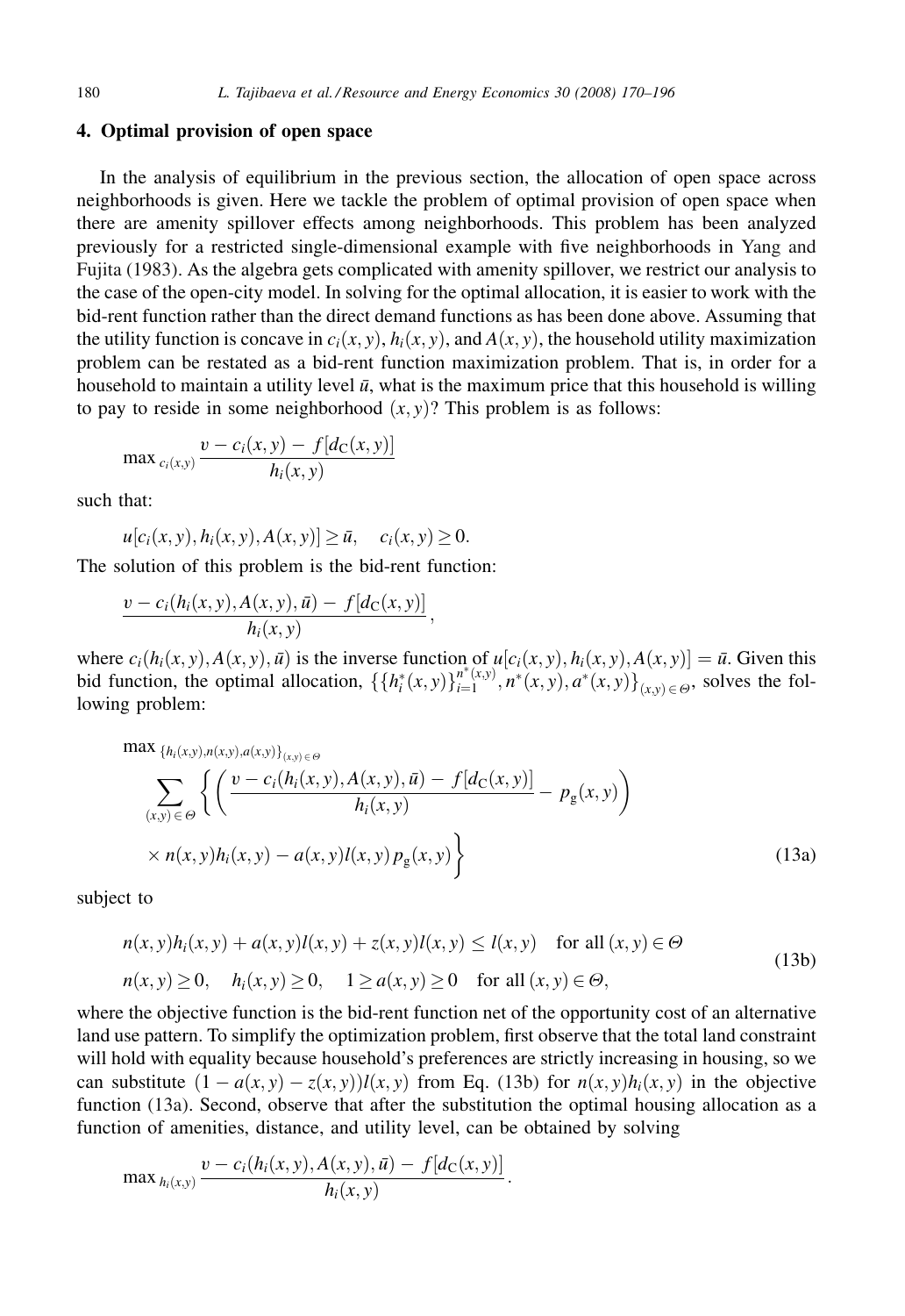If we use the utility function specification given in Eq. [\(9\)](#page-8-0), then the solution of this maximization problem in housing is

$$
h_i(x,y) = \left(\frac{\alpha+\beta}{\alpha}\right)^{\alpha/\beta} \frac{e^{\bar{u}/\beta}}{(v-f[d_{\rm C}(x,y)])^{\alpha/\beta}A(x,y)^{\gamma/\beta}}.
$$

With these two observations, the utility function, and rearranging the terms, the optimization problem can be restated as follows:

$$
\max_{\{a(x,y)\}_{(x,y)\in\Theta}} \sum_{(x,y)\in\Theta} \left( \frac{\alpha^{\alpha/\beta}\beta}{(\alpha+\beta)^{(\alpha+\beta)/\beta}e^{\bar{a}/\beta}} (v-f[d_{\mathcal{C}}(x,y)])^{(\alpha+\beta)/\beta} A(x,y)^{\gamma/\beta} (1-a(x,y)) - z(x,y))l(x,y) - p_{g}(x,y)l(x,y) \right)
$$

subject to :  $a(x, y) \in [0, 1]$  for all  $(x, y) \in \Theta$ .

The solution is the optimal allocation of open space  $\{a^*(x,y)\}_{(x,y)\in\Theta}$ . Using this optimal allocation of open space we solve for the optimal allocations of housing  $\{\{h_i^*(x,y)\}_{i=1}^{\pi^*(x,y)}\}_{(x,y)\in\Theta}$ and density  ${n^*(x, y)}_{(x, y) \in \Theta}$ .

Similar to the results in [Yang and Fujita \(1983\)](#page-26-0), given the optimal allocation of open space,  $\{a^*(x, y)\}_{(x, y) \in \Theta}$ , and the same level of utility and preexisting amenities, the market equilibrium allocation  $\{\{\hat{c}_i(x,y), \hat{h}_i(x,y)\}_{i=1}^{\hat{n}(x,y)}, \hat{n}(x,y)\}_{(x,y)\in\Theta}$ , and the optimal allocation,  $\{\{c_i^*(x, y), h_i^*(x, y)\}_{i=1}^{n^*(x, y)}, n^*(x, y)\}_{(x, y) \in \Theta}$ , are identical.

Unlike the equilibrium solution shown above, the optimal solution with amenity spillovers does not have a closed-form analytical solution. In the next section, we solve for the optimal spatial allocation of open space using numerical simulation.

## 5. Simulation results

In this section, we determine the optimal spatial pattern of open space, equilibrium population and land rents for an open-city model using numerical simulation for two examples. The first example is a symmetric city with a single central business district and no preexisting amenities. This example is relatively transparent and we use it to highlight the effects of changes in amenity spillovers and transportation costs on the optimal spatial pattern of open space, population, and equilibrium land rents. The second example is based on data from the Twin Cities Metropolitan Area (Minneapolis–St. Paul, MN, USA). The Twin Cities have two downtowns, one in Minneapolis and another in St. Paul, and a large number of existing lakes and parks. This example is used to explore potentially asymmetric solutions as well as to demonstrate how such a model might be parameterized and applied to a metropolitan area with multiple employment centers and a large variety of preexisting features such as commercial development, parks, and natural landscapes.

#### 5.1. Symmetric example

In this first example, we optimize open space allocation for a symmetric city with a central business district (CBD) located at the origin  $(0,0)$  on a 25  $\times$  25 grid of square neighborhoods. Each neighborhood has unit area and has its center represented by its  $(x, y)$  coordinates. We use a linear transportation cost function:  $f[d_C(x, y)] = \sigma d_C(x, y)$ . We experimented with an alternative specification of the transportation cost function, specifically an exponential cost function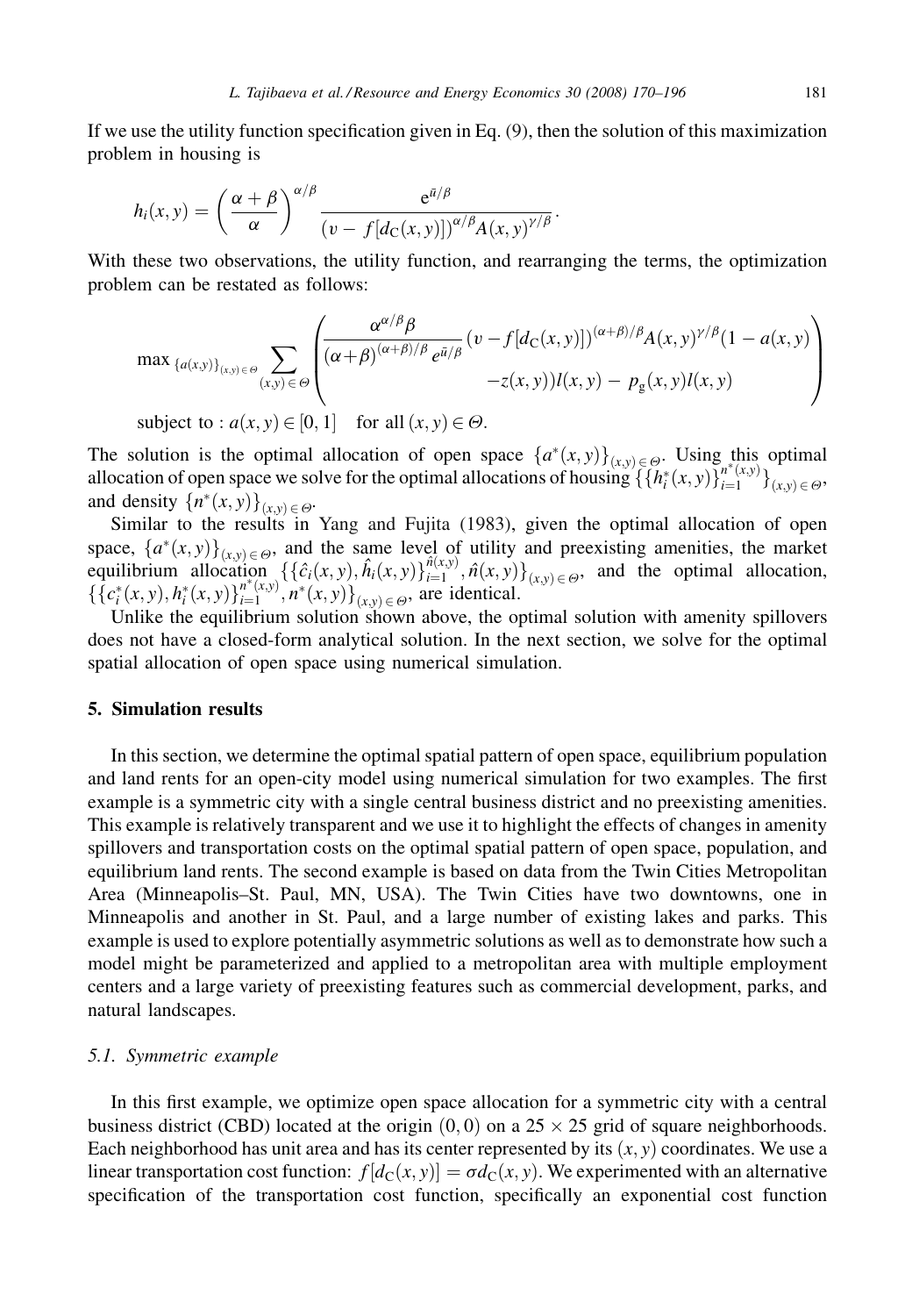$f[d_{\mathcal{C}}(x, y)] = \exp[\sigma d_{\mathcal{C}}(x, y)]$  [\(Lucas and Rossi-Hansberg, 2002\).](#page-26-0) We obtained qualitatively similar results with both transportation cost functions and so only report results using the linear cost function here. In general, a variety of transportation cost forms can be used because the model is quite flexible. We specify the amenity function (Eq. [\(3\)](#page-5-0)) for neighborhood  $(x, y)$ ,  $A(x, y)$ , to be

$$
A(x,y) = \sum_{(s,r)\in\Theta} [\delta_a a(s,r) + \delta_z z(s,r)]l(s,r) \exp[-\phi d(x-s,y-r)]
$$
  
+ 
$$
\sum_{(s,r)\in\Omega} [\delta_z z(s,r) + \delta_g g(s,r)]l(s,r) \exp[-\phi d(x-s,y-r)],
$$
 (14)

where  $a(s, r)l(s, r)$  is the area of open space in neighborhood  $(s, r)$ ,  $z(s, r)l(s, r)$  the area of preexisting amenity in neighborhood  $(s, r)$ ,  $g(s, r)l(s, r)$  the area of agricultural land in neighborhood  $(s, r)$ , and  $\delta_a$ ,  $\delta_z$ ,  $\delta_g$ , are the amenity value weights for open space, preexisting amenities, and agricultural land, respectively, with  $\delta_a > 0$ . The values of  $\delta_z$  and  $\delta_g$  may be either positive (amenity), zero, or negative (disamenity).  $\phi$  is the parameter that measures the effect of

distance to an amenity, and  $d(x - s, y - r) = \sqrt{(x - s)^2 + (y - r)^2}$  is the distance between neighborhoods  $(x, y)$  and  $(s, r)$ .

The parameter values used in the simulation are given in [Table 1](#page-18-0). We vary the amenity spillover effect and the transportation cost across different simulations. Because the parameter values for a given simulation are homogeneous across neighborhoods, we assume that the optimal spatial pattern of open space, population, and land rents is symmetric around the CBD. For each set of parameter values, we determine the optimal pattern of open space for cities of increasing radius until the equilibrium land rent on the perimeter is equal to the price of agricultural land. The optimization problem is formulated and solved using GAMS and the nonlinear solver CONOPT. The algorithm found the same identical solution for a given problem even when we initiated the algorithm at different starting points adding to our confidence that we have indeed found a unique optimal solution.

We begin by showing the effect of amenity spillover from open space in one neighborhood to other neighborhoods on the optimal provision of open space and the resulting equilibrium population and land rent in the city. When the distance weight for the amenity spillover effect is large ( $\phi = 5.0$ ), there is virtually no amenity spillover from one neighborhood to another so that open space is a local public good. Assuming no amenity spillover and a Cobb–Douglas utility function, it is optimal for all neighborhoods to contain the same amount of open space [\(Yang and](#page-26-0) [Fujita, 1983,](#page-26-0) Theorem 5). The optimal amount of open space is equal to  $\gamma/\beta + \gamma = 0.4$ , where  $\gamma$  is the coefficient on amenities and  $\beta$  is the coefficient on housing in the Cobb–Douglas utility function. The results for this case are shown in [Fig. 1](#page-13-0). The city is relatively small in size (radius = 6 neighborhoods) and population (34 households). Neighborhoods closer to the CBD have slightly more households, higher density, and higher land prices because of the lower cost of commuting.

When the distance weight for the amenity spillover is small ( $\phi = 0.1$ ), there is an amenity spillover effect. Open space in one neighborhood contributes to the utility of people in surrounding neighborhoods and throughout the city. Because people benefit from open space throughout the city, the city is larger in size (radius = 13 neighborhoods) and population (3373 households). The results with amenity spillovers are shown in [Fig. 2](#page-14-0). The optimal provision of open space is a greenbelt five neighborhoods wide on the city's perimeter with no open space located in central neighborhoods. This pattern of open space maintains amenity value for all neighborhoods but reduces transportation costs by concentrating people near the CBD. Because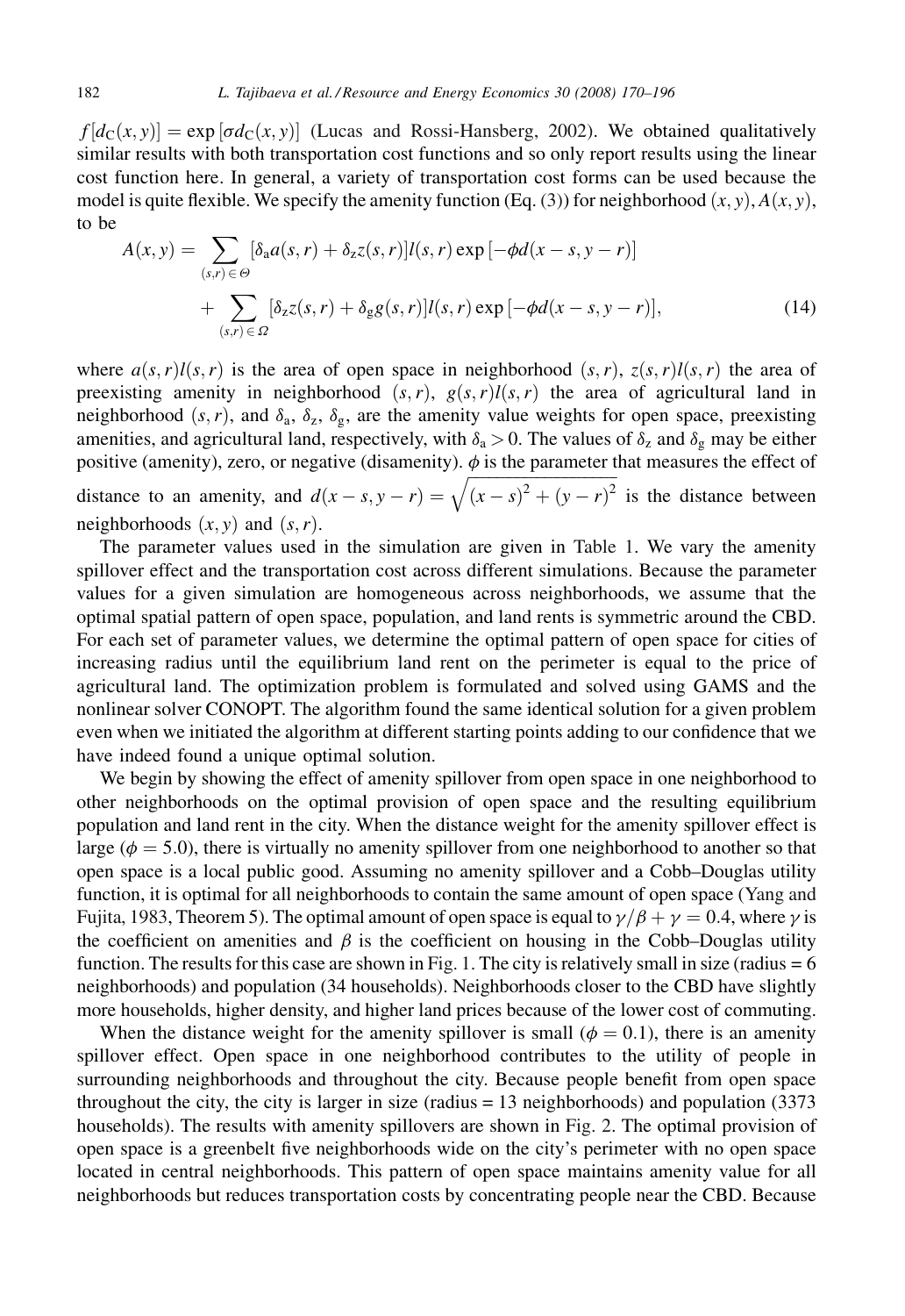<span id="page-13-0"></span>

Fig. 1. Optimal levels of open space (a), households (b), and land price (c) for a symmetric city with no amenity spillover effect ( $\phi$  = 5.0) and high transportation cost ( $\sigma$  = 1.0).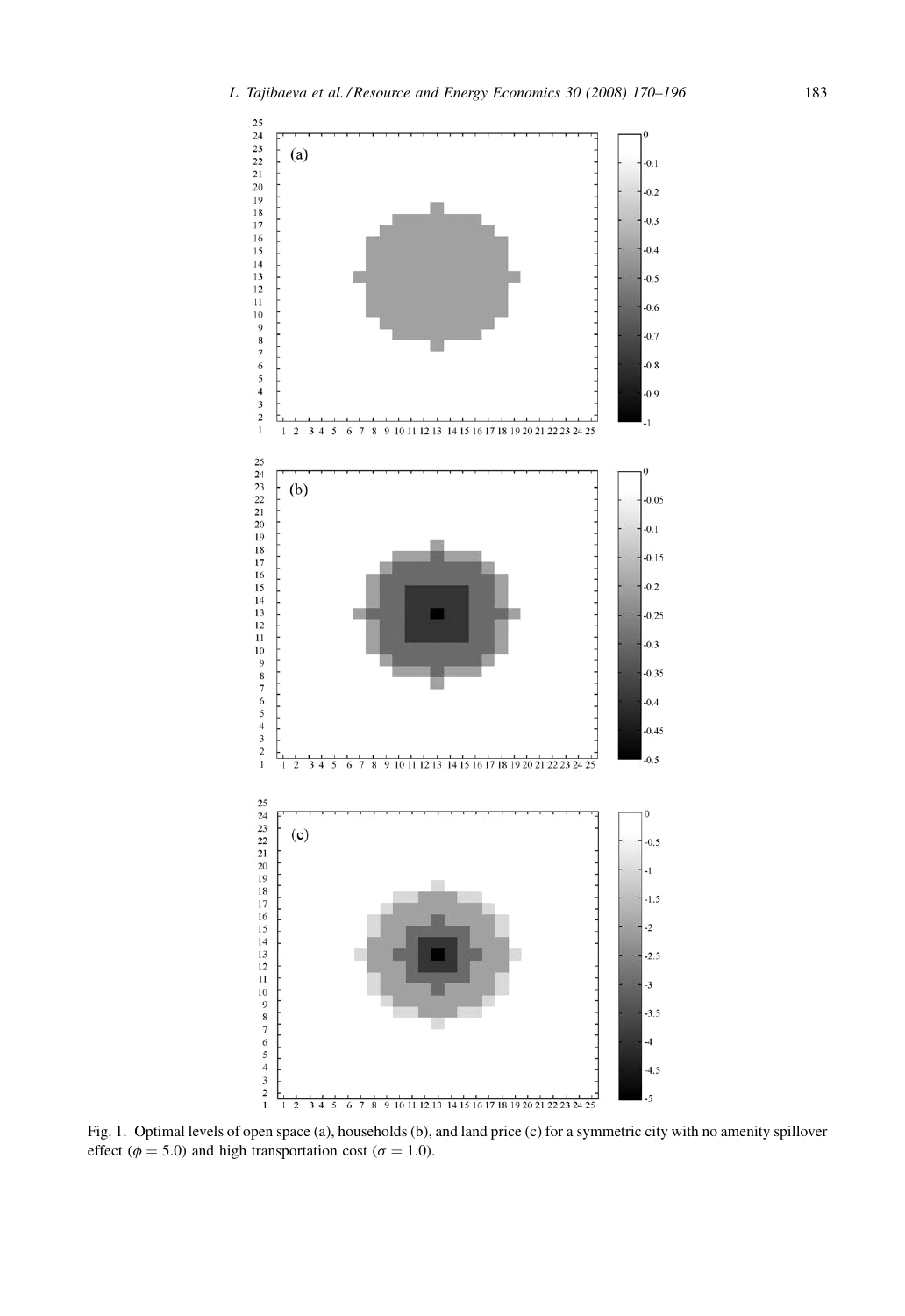<span id="page-14-0"></span>

Fig. 2. Optimal levels of open space (a), households (b), and land price (c) for a symmetric city with amenity spillover effect ( $\phi = 0.1$ ) and high transportation cost ( $\sigma = 1.0$ ).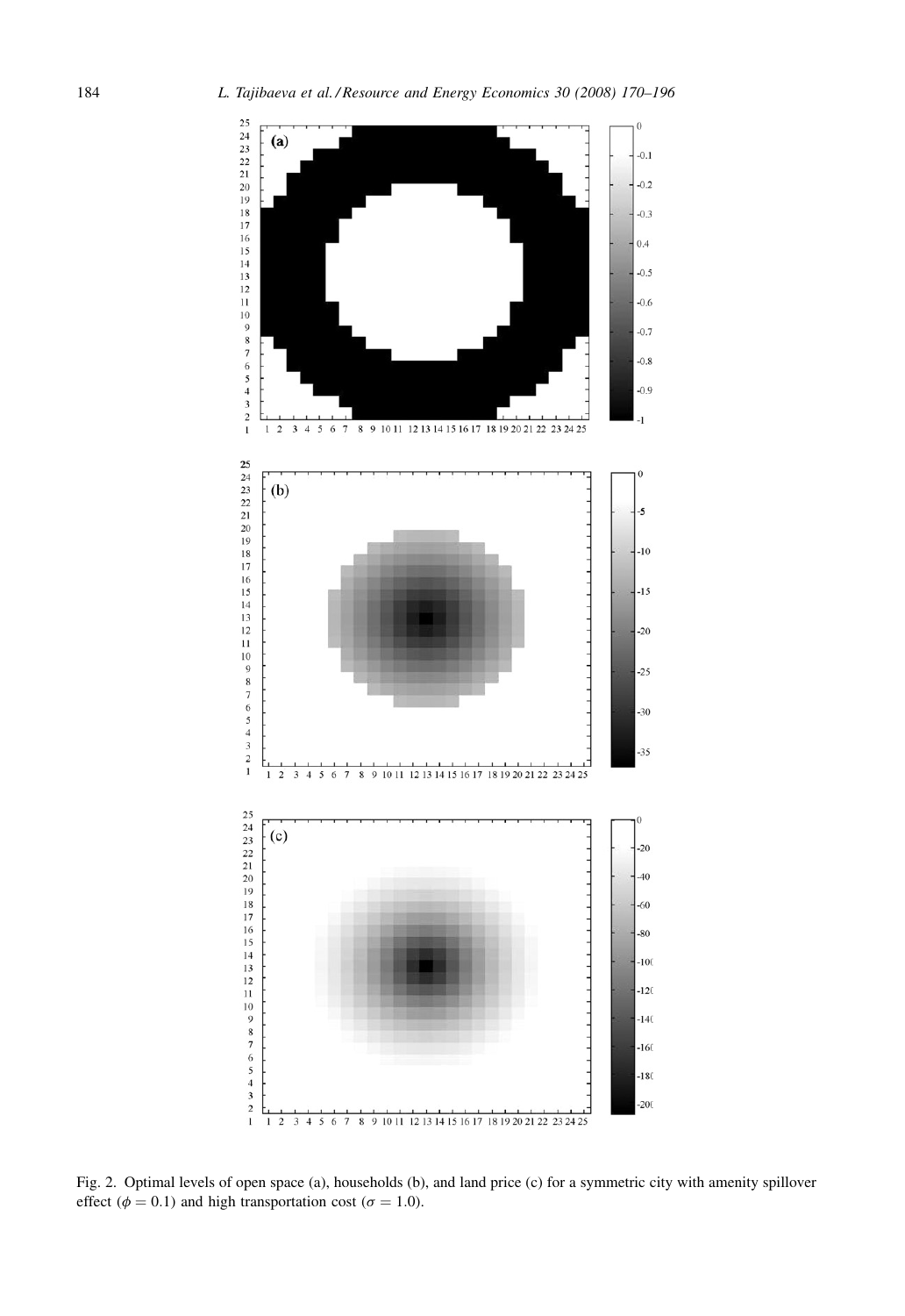the only major difference in locations is related to commuting costs, land prices are very high near the CBD and decrease rapidly toward the city's perimeter.

With no amenity spillover effect ( $\phi = 5.0$ ), the optimal provision of open space is the same across all neighborhoods and is not affected by changes in transportation cost. With an amenity spillover effect ( $\phi = 0.1$ ), transportation cost has a big impact on optimal provision of open space and on city size. When transportation cost per unit distance ( $\sigma$ ) is reduced from 1.0 to 0.01, the radius of the city increases by two orders of magnitude to about 1300 neighborhoods for a value of agricultural land of  $p<sub>o</sub> = 1.0$ . With over 5 million neighborhoods, the optimization problem exceeded the limits of our software. Therefore, we limited the city to a radius of 13 neighborhoods and computed optimal open space and population within this city size constraint.

With low transportation cost and a limit on the radius of the city, open space is located throughout the city except in perimeter neighborhoods and a small set of neighborhoods in the center of the city ([Fig. 3\)](#page-16-0). On the border of the city, there is a densely populated belt without open space and next to this, inside the city, there is a ring of neighborhoods that have a higher proportion of open space than neighborhoods closer to the CBD giving the impression of a greenbelt. Both the populated belt and the greenbelt are small (i.e., only a few neighborhoods in width). Further inside the city, the distribution of open space is relatively homogeneous except for a few neighborhoods surrounding the CBD. Total population (8299) is more than twice the number of households in a city with higher transportation cost, and more than half the population is concentrated in the ring three neighborhoods wide on the city's perimeter.

This pattern of housing and open space results from the combined effects of low transportation cost, amenity spillover, and limited city size. Within a city of predefined size, transportation costs are almost negligible: moving one neighborhood further outside the city costs only 0.07% of income. On the other hand, providing open space on the perimeter of the city carries considerable opportunity cost because almost half of the spillover benefits are wasted. Therefore, the optimal pattern is to provide more open space in a greenbelt close to the city's border and to move people to the neighborhoods outside this greenbelt on the city's perimeter. Further inside the city, the distribution of housing and open space is relatively homogeneous because low transportation cost blunts the advantage of living close to the CBD.

We conducted sensitivity analysis with regard to the simulated size of the city. As the radius of the city is increased, both belts on the perimeter of the city (the outer ring without open space and the greenbelt) move outward but remain of similar width. Although we did not compute the optimal provision of open space in a city with endogenous boundaries where  $p<sub>g</sub> = 1.0$ , we speculate that it would have the same pattern as the city shown in [Fig. 3](#page-16-0).

# 5.2. Twin Cities simulation results

In this section, we demonstrate the flexibility of the discrete-space open-city optimization model by applying it to a case with two business centers and asymmetric distributions of existing amenities and development using data for the Twin Cities Metropolitan Region, Minnesota, USA. The study area is  $14,300 \text{ km}^2$  and includes the cities of Minneapolis and St. Paul and surrounding area [\(Fig. 4\)](#page-17-0). We divided the study area into a  $13 \times 11$  grid of 100 km<sup>2</sup> square neighborhoods, each centered around its  $(x, y)$  coordinates with the neighborhood in the lower left corner labeled (1, 1). Two business centers representing downtown Minneapolis and downtown St. Paul are located in neighborhoods (6, 6) and (8, 6), respectively. For each neighborhood, we calculated the proportions of the neighborhood in existing commercial development, parks and water [\(Fig. 5](#page-17-0)) using the 2000 Generalized Land Use data set for the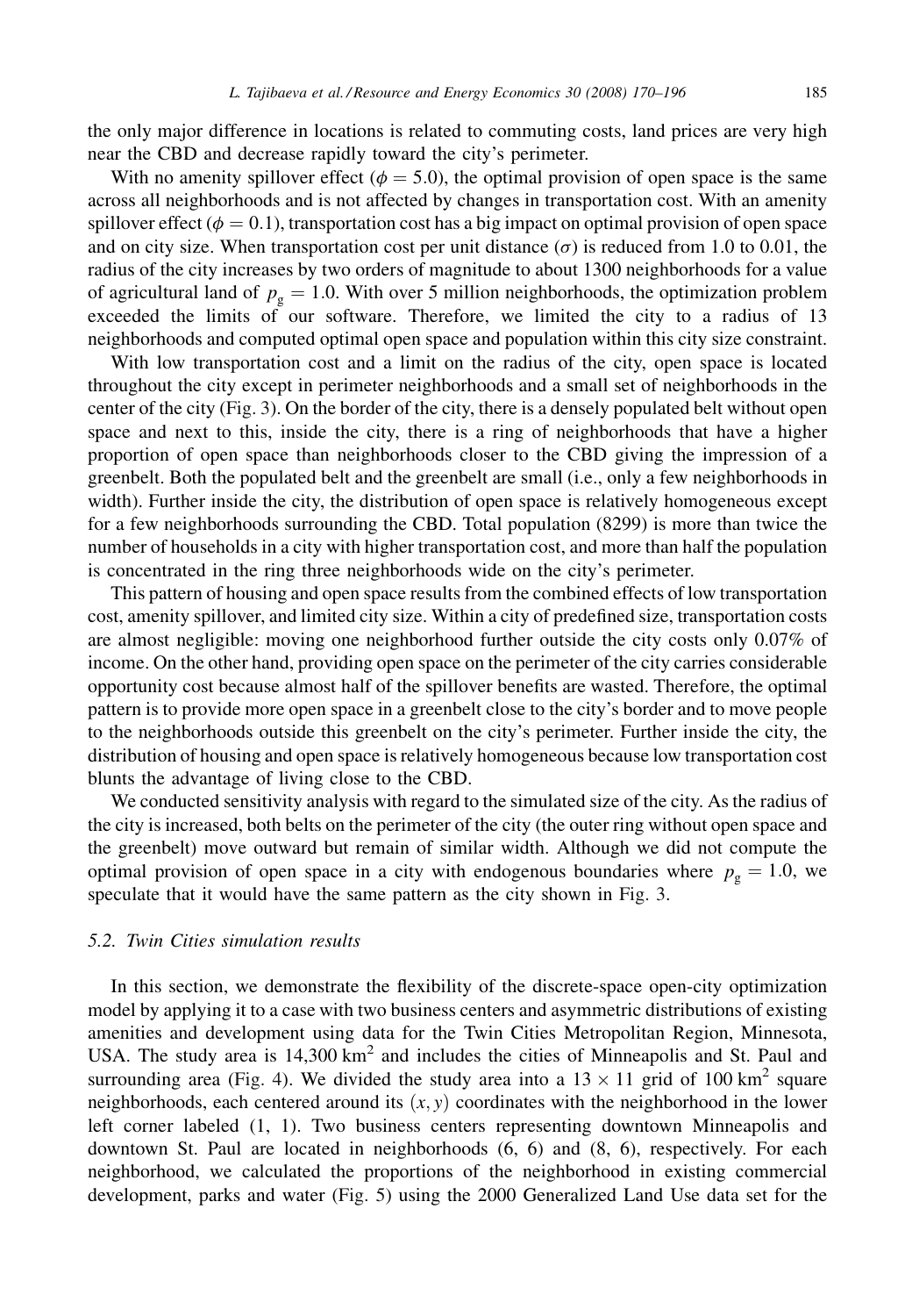<span id="page-16-0"></span>

Fig. 3. Optimal levels of open space (a), households (b), and land price (c) for a symmetric city with amenity spillover effect ( $\phi = 0.1$ ) and low transportation cost ( $\sigma = 0.01$ ).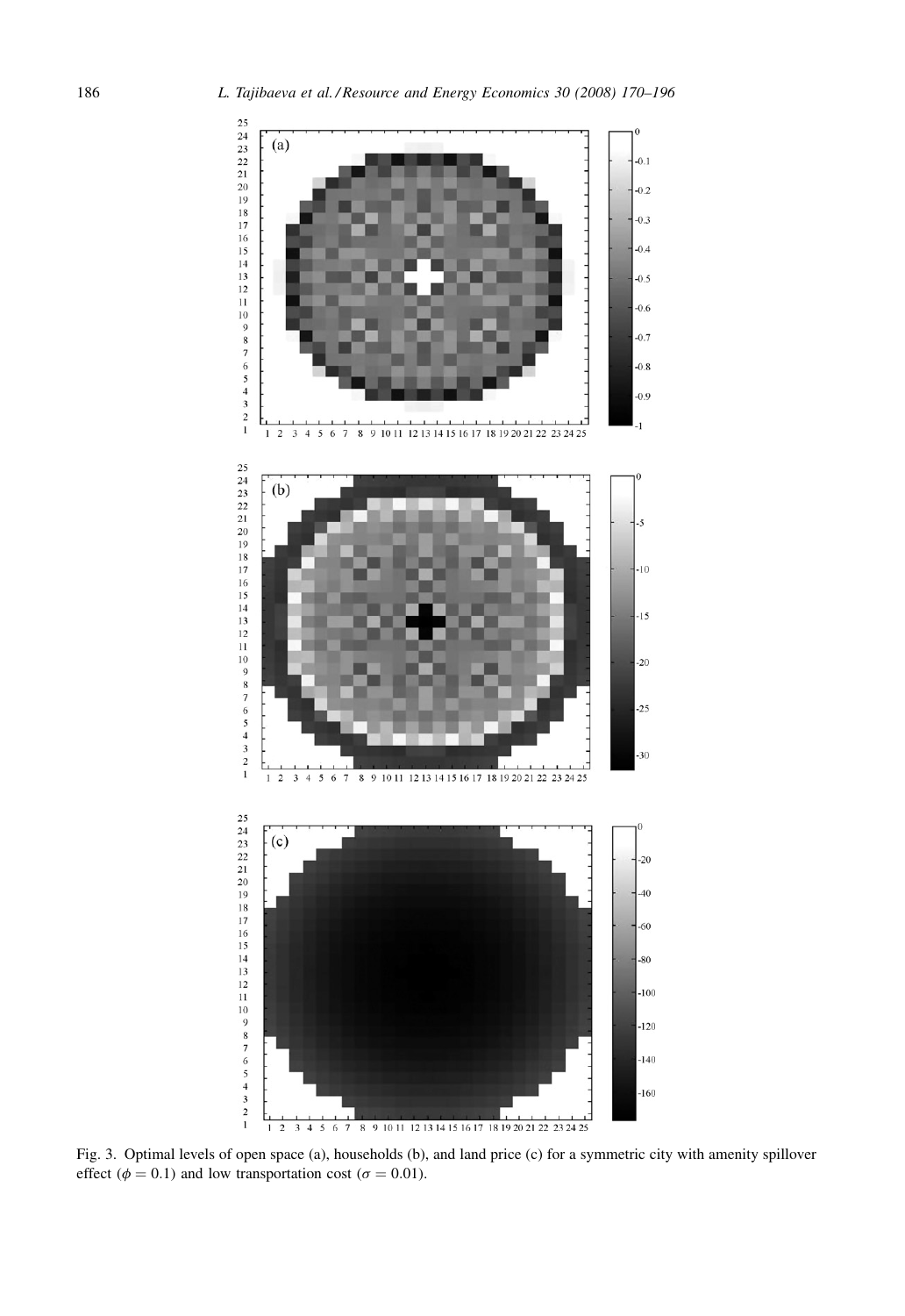<span id="page-17-0"></span>

Fig. 4. The Twin Cities study area.



Fig. 5. Proportions of 100 km<sup>2</sup> neighborhoods currently covered by parks (a), lakes (b), commercial development (c), and ''undeveloped'' land (total land minus parks, lakes, and commercial development) (d) in the Twin Cities study area.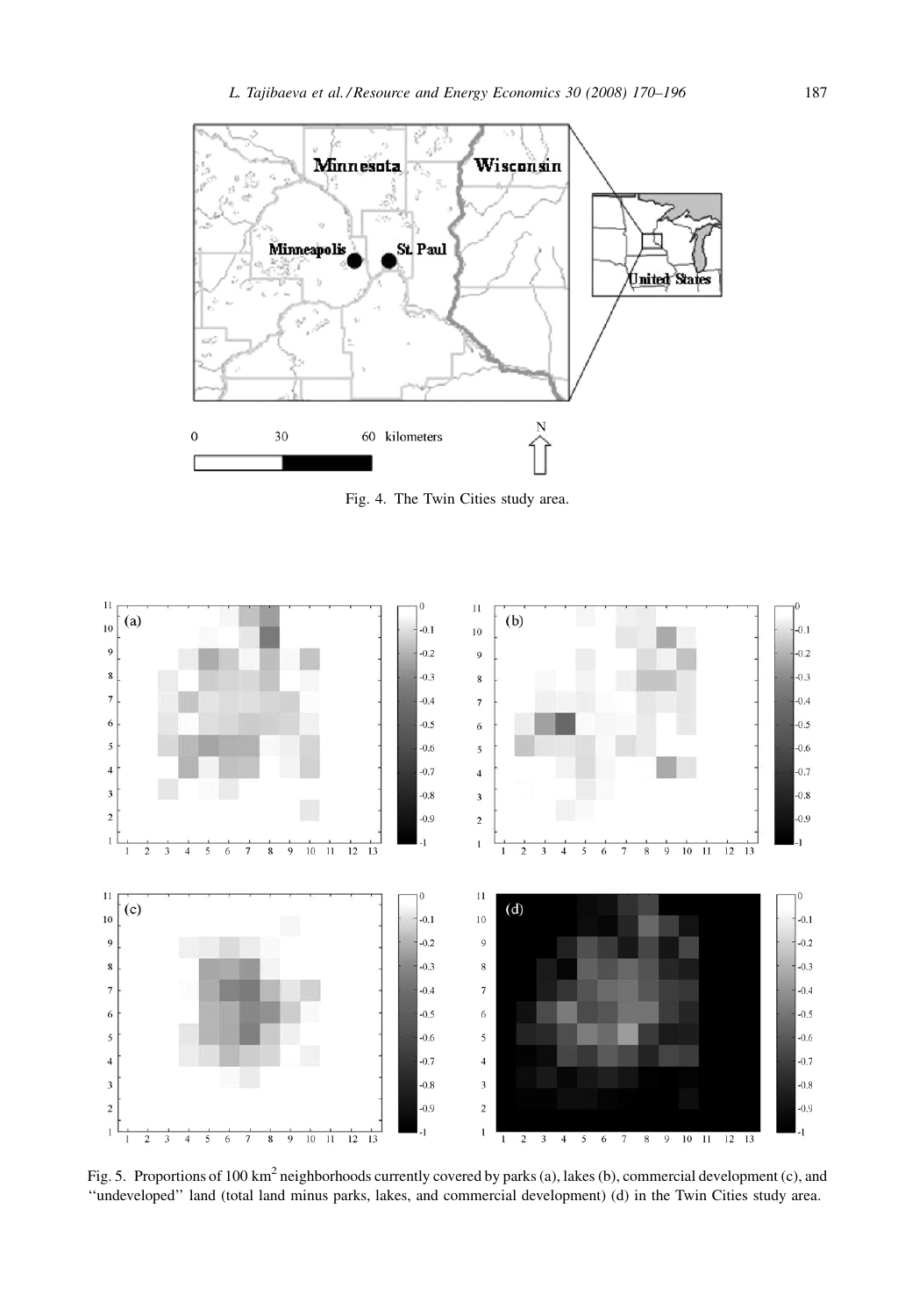<span id="page-18-0"></span>

|        |  | Parameter values used in the symmetric simulations |  |
|--------|--|----------------------------------------------------|--|
| $\sim$ |  |                                                    |  |

| Parameter description                                              | Parameter value |
|--------------------------------------------------------------------|-----------------|
| Consumption good share $(\alpha)$                                  | 0.5             |
| Housing share $(\beta)$                                            | 0.3             |
| Amenities share $(\gamma)$                                         | 0.2             |
| Income $(v)$                                                       | 15              |
| Utility level in an open city $(\bar{u})$                          | 1.0             |
| Price of agricultural land $(p_0)$                                 | 1.0             |
| Transportation cost $(\sigma)$ (high and low cost)                 | 1.0 and 0.01    |
| Distance effect on amenity $(\phi)$ (without and with spillover)   | 5.0 and 0.1     |
| Amenity value for a unit of open space $(\delta_a)$                |                 |
| Amenity value for a unit of preexisting features $(\delta_z)$      |                 |
| Amenity value for a unit of agricultural land $(\delta_{\varphi})$ | 0               |

seven-county Twin Cites Metropolitan Area [\(Metropolitan Council, 2007\)](#page-26-0). Parks and water features (lakes, rivers) are treated as amenities. Some of the eastern neighborhoods in our grid spill into an area outside of the Twin Cities Metropolitan Area data. For the purposes of the simulation we assumed that these neighborhoods are undeveloped. Proportions of commercial development are greatest near the central business districts. Most neighborhoods have less than 10% of their area in amenities. The neighborhoods with more amenities are located around Lake Minnetonka (4, 6), Forest Lake (9, 10), and Spring Lake along the Mississippi River (9, 4). We assumed that existing commercial development and amenities were fixed at their current levels and defined 'undeveloped' land as total land minus the area of existing parks, lakes, and commercial development. We then determined the optimal amount of open space, population level, and equilibrium land rent for developable land in each neighborhood.

The parameter values used in the open-city optimization model are given in Table 2. We assumed the same share parameters  $(\alpha, \beta, \gamma)$  in the utility function as in the symmetric example. We used annual household income of \$40,915 for Minneapolis–St. Paul in 2004 [\(Bureau of](#page-25-0) [Economic Analysis, 2007\).](#page-25-0) We set the reservation utility level so that the Twin Cities would grow from its current size (continuing a pattern of growth in recent decades). We assumed the price of agricultural land to be \$4200 per ha (\$1700 per acre). Annual transportation cost for commuting

| Parameter description                                                           | Parameter value |  |
|---------------------------------------------------------------------------------|-----------------|--|
| Consumption good share $(\alpha)$                                               | 0.5             |  |
| Housing share $(\beta)$                                                         | 0.3             |  |
| Amenities share $(\gamma)$                                                      | 0.2             |  |
| Income $(v)$ \$1000 per year                                                    | 40.9            |  |
| Utility level in an open city $(\bar{u})$                                       | 3.0             |  |
| Price of agricultural land ( $p_g$ ) \$1000 per ha                              | 4.2             |  |
| Transportation cost ( $\sigma$ ) \$1000 per km per year                         | 0.331           |  |
| Distance effect on amenity $(\phi)$                                             | 0.1             |  |
| Amenity value for a unit of open space $(\delta_a)$                             |                 |  |
| Amenity value for a unit of preexisting features $(\delta_z)$                   |                 |  |
| Amenity value for a unit of agricultural land $(\delta_{\varphi})$ (two levels) | $0.0$ and $0.5$ |  |

Table 2 Parameter values used in the twin cities simulation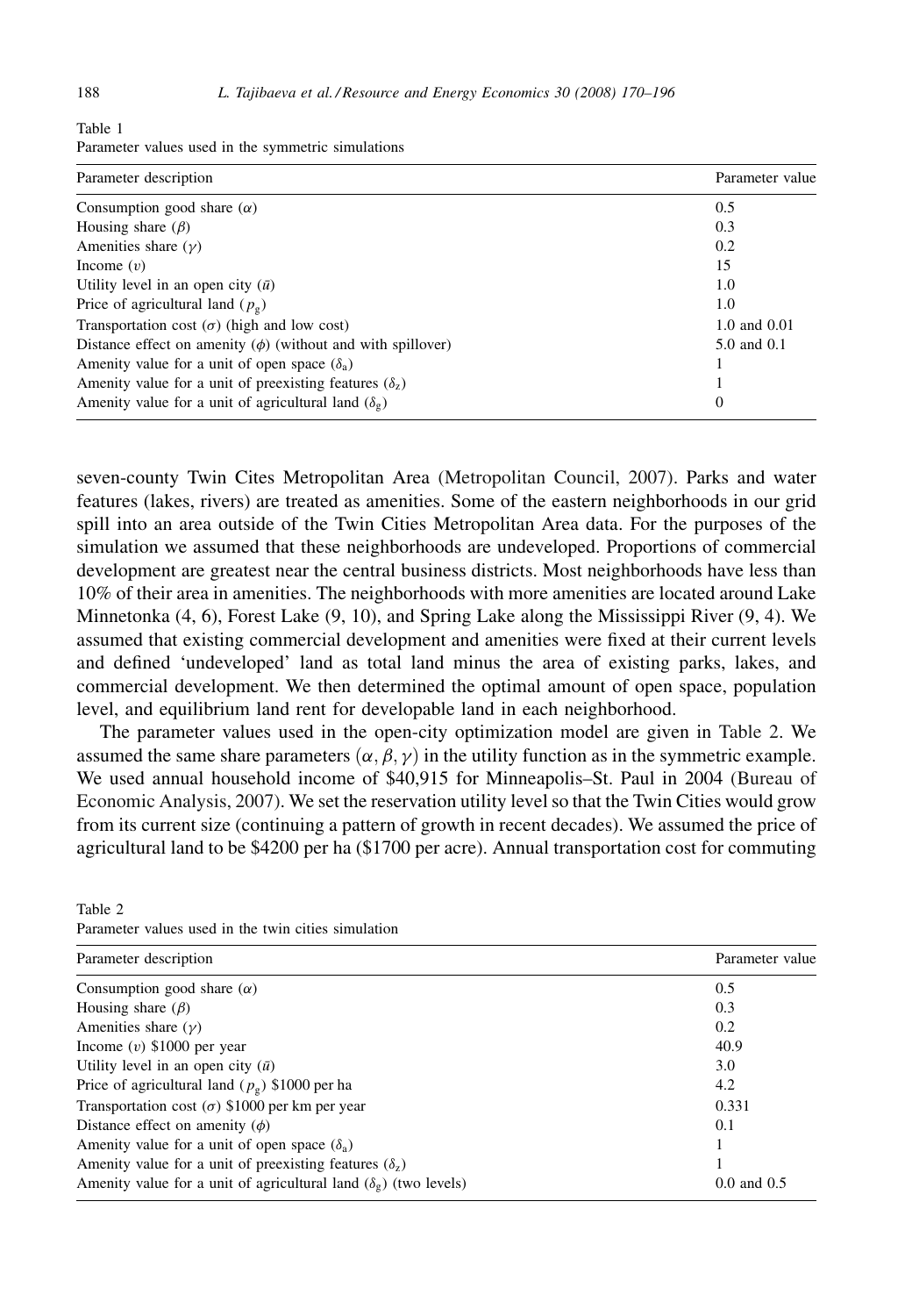to work was assumed to be \$331 per km. To compute annual transportation cost, we assumed a travel speed of 40 km/h, a wage of \$17.49 per h (hourly wage in Minneapolis–St. Paul in 2005; [Minnesota Department of Employment and Economic Development, 2007](#page-26-0)), fuel and vehicle maintenance costs of \$0.20 per km, and 520 one-way commutes per year (5 round trips per week for 52 weeks). We assumed a positive amenity spillover effect ( $\phi = 0.1$ ) so that open space in one neighborhood contributes to the utility of people in surrounding neighborhoods. We assumed that existing amenities entered the amenity function in the same fashion as open space. We performed the optimization for two different levels of the amenity parameter for agricultural land (0 and 0.5).

When the amenity parameter for agricultural land is zero, the optimal pattern of new open space is a greenbelt surrounding the Twin Cities Metropolitan Area (Fig. 6) 30–40 km from the central business districts. The parameter values in the Twin Cities example have relatively high transportation cost and a high degree of amenity spillover. The optimal pattern of open space for the Twin Cities is consistent with the results obtained for the symmetric case with amenity spillovers and high transportation cost. With amenity spillover and relatively high transportation cost, people choose to live close to the city centers with open space located on the perimeter. The greatest proportion of housing occurs in neighborhoods near the perimeter that currently have higher proportions of undeveloped land. Land prices decline symmetrically as distance from central business districts increases. Population is somewhat asymmetrically distributed,



Fig. 6. Optimal levels of new open space (a), households (b) and land price (c) given existing levels of parks, lakes, and commercial development in the Twin Cities study area. Map (d) shows the proportions of neighborhoods covered by new open space plus existing parks and lakes. Undeveloped land outside the city boundary has no amenity value.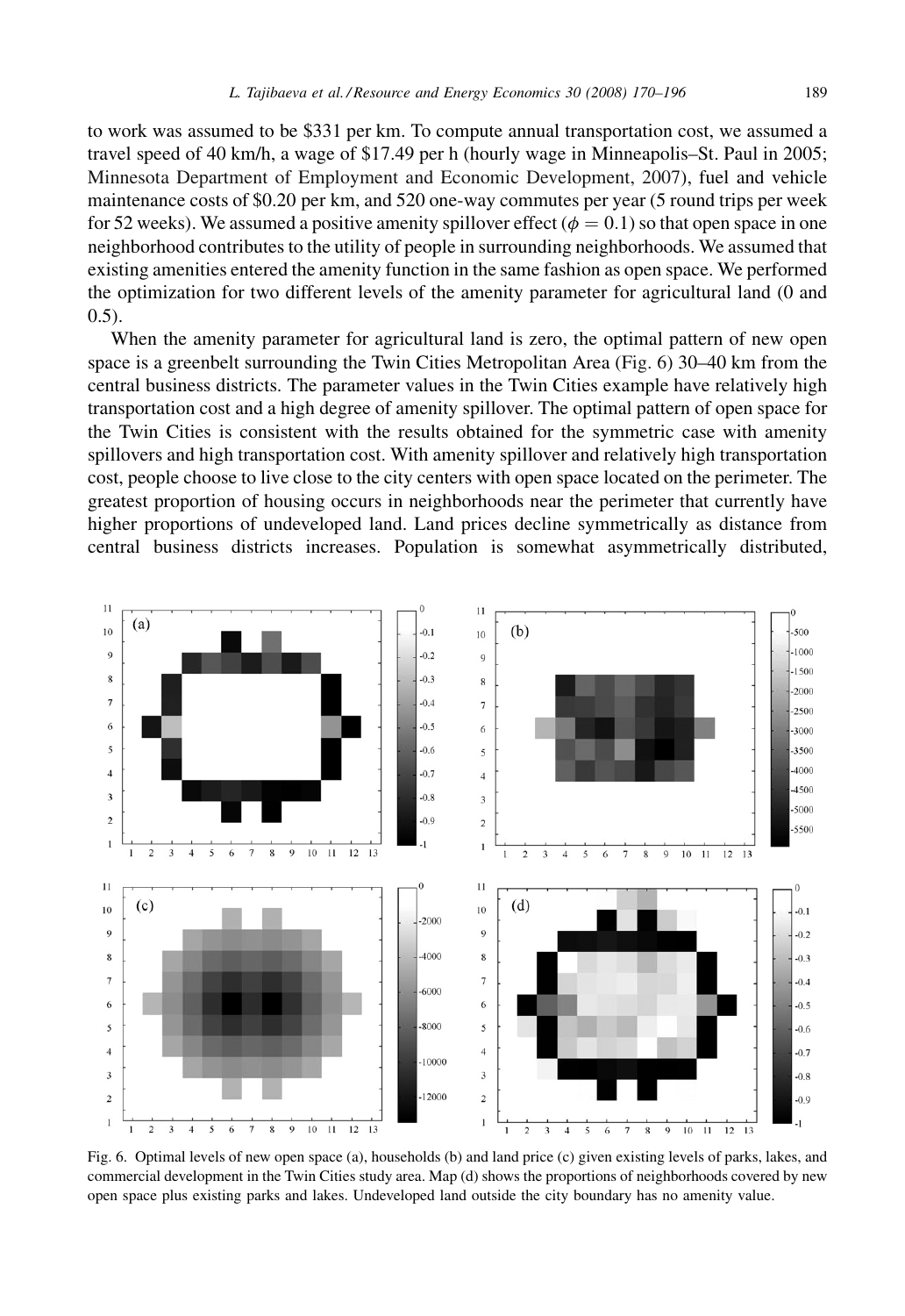

Fig. 7. Optimal levels of new open space (a), households (b) and land price (c) given existing levels of parks, lakes, and commercial development in the Twin Cities study area. Map (d) shows the proportions of neighborhoods covered by new open space plus existing parks and lakes. Undeveloped land outside the city boundary has amenity value.

reflecting the supply of developable land in a neighborhood once existing amenities and commercial development is subtracted.

Increasing the amenity parameter for agricultural land increases the size of the city but maintains the same optimal pattern of amenities (Fig. 7). New open space is located in a greenbelt surrounding the metropolitan area 40–50 km from the central business districts. The positive amenity associated with agricultural land makes the city more desirable, thereby attracting more people, increasing land rents, and increasing the size of the city.

# 6. Discussion

We analyzed the effects of open space and associated environmental amenities in a discretespace urban model. The discrete-space model allowed us to determine how the size and location of open space together with the degree of amenity spillover across neighborhoods affected the equilibrium pattern of housing density and land price. Our discrete-space model contrasts with most urban economics models in which environmental amenities do not take up space and are characterized by their distance to the central business district (notable exceptions being [Wu and](#page-26-0) [Plantinga, 2003; Wu, 2006](#page-26-0)). We find that provision of open space within a neighborhood increases after-tax land values in the neighborhood and increases housing density in the developed portion of the neighborhood. This happens because open space provides local

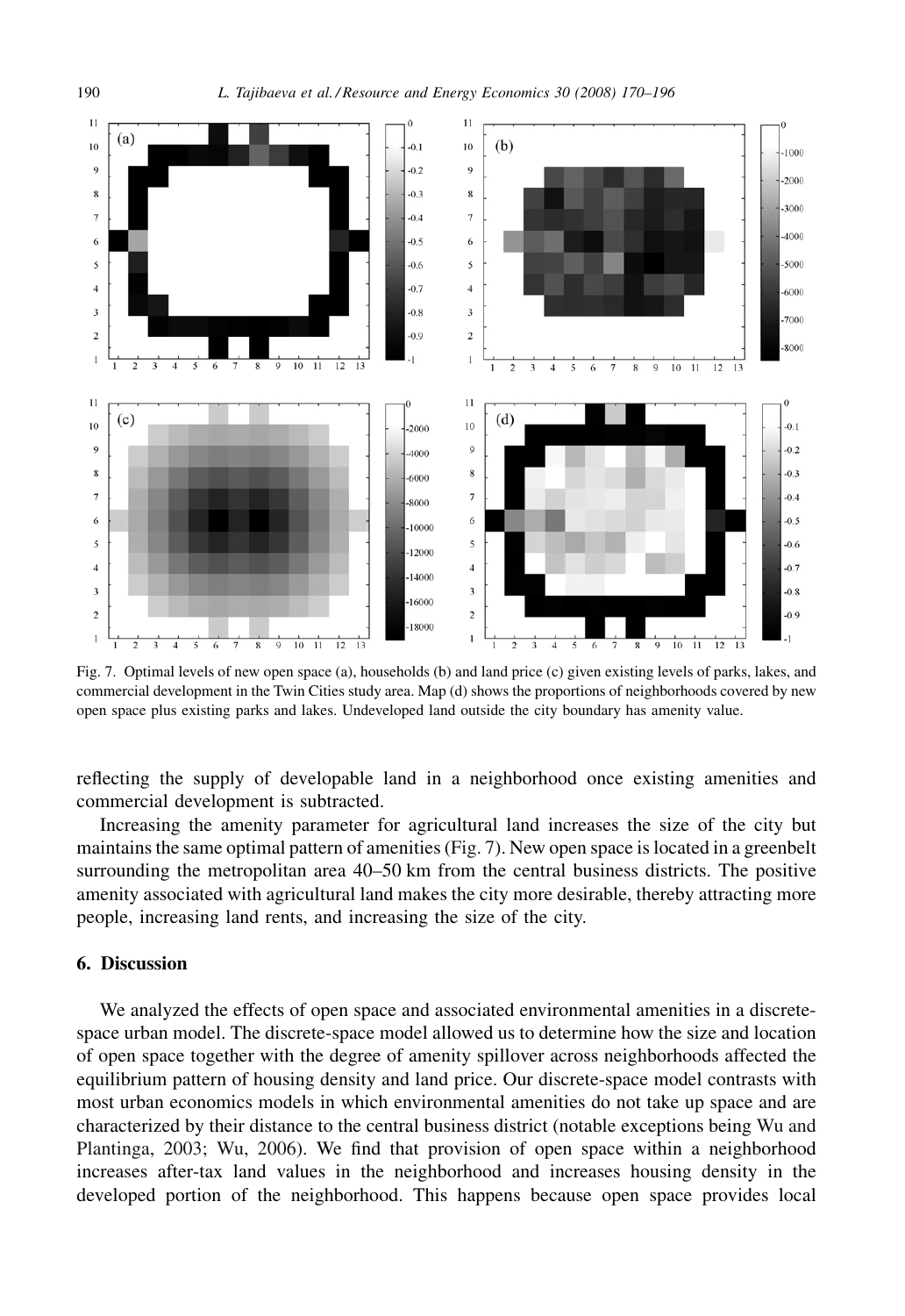environmental amenities that make the neighborhood more desirable and reduces the area of developable land. However, the overall effect of an increase in open space on total number of households and total value of developed land in the neighborhood is ambiguous and depends upon whether the pull from open space amenities is stronger than the push from the reduction in developable land. An increase in open space in one neighborhood affects housing density and land prices in other neighborhoods in an open-city model with amenity spillovers. In this case, land price and housing density rise in other neighborhoods because they become more attractive places to live. In a closed-city model with amenity spillover effects, an increase in open space in one neighborhood may increase or decrease housing density and land price in other neighborhoods depending on whether the pull of the increased amenity in the neighborhood outweighs the push resulting from the reduced amount of developable land in the neighborhood.

We also formulated and solved the problem of determining the optimal size and location of open space across neighborhoods. Our formulation builds on [Yang and Fujita \(1983\),](#page-26-0) who analyzed equilibrium and optimal provision of open space with a one-dimensional urban model. Going beyond [Yang and Fujita \(1983\),](#page-26-0) we determined the optimal pattern of open space in a twodimensional discrete-space model that allows amenity spillover effects across neighborhoods. As in [Yang and Fujita \(1983\),](#page-26-0) we found that, when neighborhoods are of equal size, preferences are Cobb–Douglas, and there are no amenity spillovers, it is optimal to provide the same amount of open space in all neighborhoods. With amenity spillover effects, we found that the optimal city size and pattern of open space depend on transportation cost. With high transportation cost, it is optimal to provide more open space in neighborhoods on the edge of the city far from the central business district rather than the interior neighborhoods. Doing so reduces commuting costs to the central business district for the majority of city residents while still giving all neighborhoods the benefits of open space because of the spillover effects. With low transportation cost, more people move into the city increasing its size and population. Open space is located in interior neighborhoods and most people live in perimeter neighborhoods because cost of living far from the central business district is reduced and open space in perimeter districts has fewer spillover effects than open space in interior districts.

The strength of our discrete-space model is that it can incorporate realistic features such as multiple business districts, existing environmental amenities, and amenity values of agricultural land. In an application based on data for the Twin Cities of Minneapolis and St. Paul, USA, the optimal pattern of new open space when added to existing lakes and parks is a greenbelt on the city boundary about 30 km from the two central business districts. Assigning a positive amenity value to agricultural land outside the city boundary increased the size of the city but maintained the same optimal pattern of open space.

At present there is a large gap between the highly stylized general equilibrium spatial models of much of urban economics, and the largely empirical partial equilibrium models of the value of amenities. An important goal for research is to close this gap, and the discrete-space model developed here is promising because its analytical framework accounts for the size and location of new and existing amenities, multiple employment centers, and amenity spillover effects. In addition, the discrete-space model can be extended to include other important features such as income classes, transportation networks, and multiple political jurisdictions. In many metropolitan areas there are multiple political jurisdictions that each control land use decisions for some portion of the area. The discrete-space model could be used to solve for equilibrium in a game among multiple agents each of which makes decisions on taxes and provision of open space. Such an analysis could show the degree to which lack of coordination among jurisdictions leads to inefficiency and skewed patterns of development. Expanding the discrete-space urban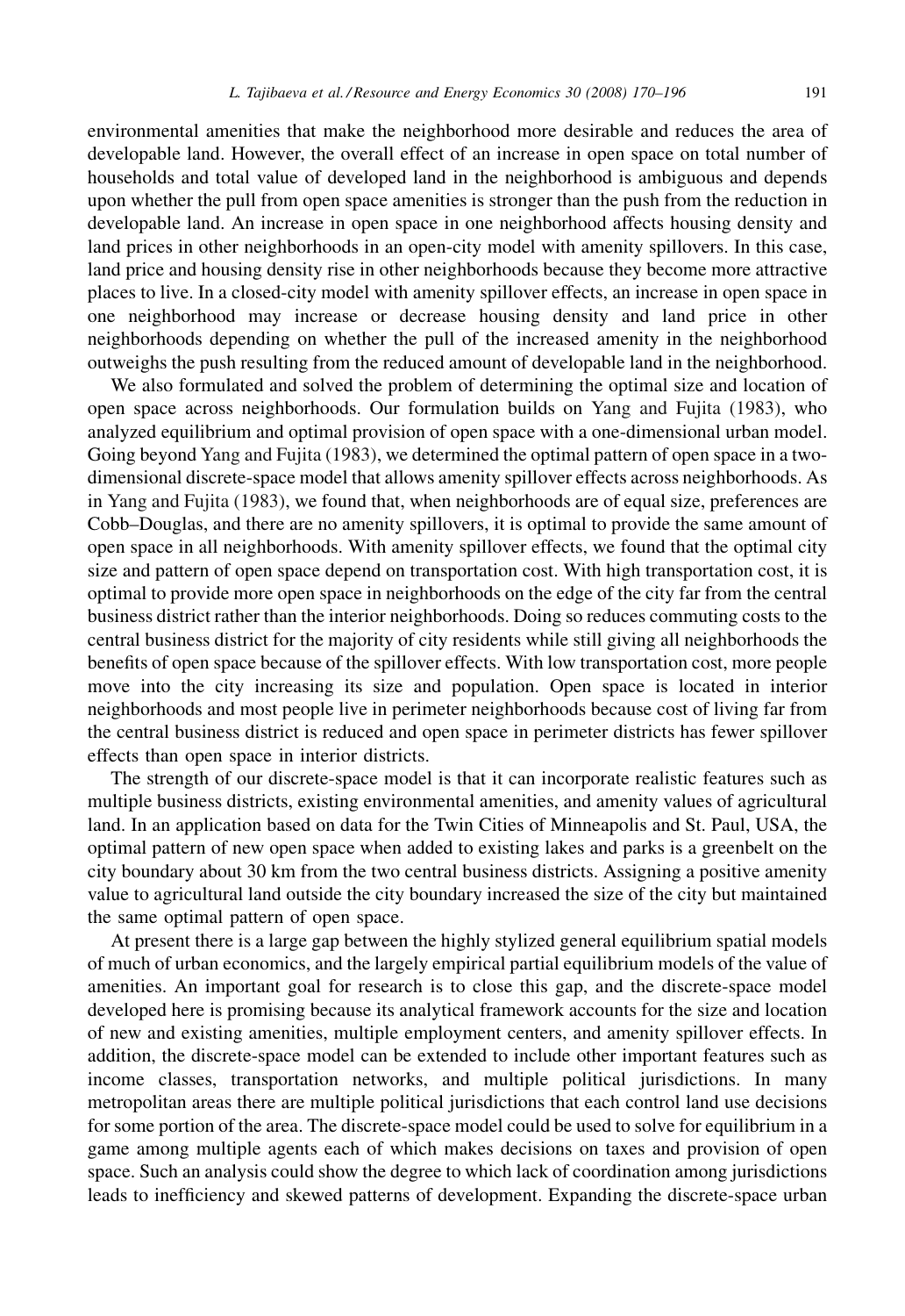<span id="page-22-0"></span>model along these lines could yield further insights into the general equilibrium spatial effects of the provision of open space and other environmental amenities.

# Acknowledgment

We thank two anonymous referees and the editor for their helpful comments. We thank seminar participants at the University of Minnesota and the 2007 European Association of Environmental and Resource Economists Meeting. We also thank Steven Taff at the Department of Applied Economics, University of Minnesota for sharing the Twin Cities metro data.

#### Appendix A. Proofs of the propositions

## A.1. Proof of [Proposition 1](#page-6-0)

**Proof.** Let the initial proportion of open space in neighborhood  $(x, y)$  be  $a^0(x, y)$  and suppose that this increases to  $a^1(x, y)$ . Because the own-neighborhood amenity effect of open space is positive,  $\partial A(x, y) / \partial a(x, y) > 0$ , environmental amenities in neighborhood  $(x, y)$  after the increase in open space,  $A^1(x, y)$ , will be greater than the initial level of environmental amenities  $A^0(x, y)$ :  $A^{1}(x, y) > A^{0}(x, y)$ .

- (i) Open-city model: In equilibrium, the utility of households living in all neighborhoods equals  $\bar{u}$ . With the initial level of open space  $u[c_i(x, y), h_i(x, y), A^0(x, y)] = \bar{u}$ . Increasing open space in neighborhood  $(x, y)$  increases environmental amenities to  $A^1(x, y)$ , which increases utility above  $\bar{u}$ , holding other things constant. To reestablish equilibrium with  $A^1(x, y)$ , and given that income and the price of the consumption good are fixed, the post-tax rental price of land in the neighborhood,  $p^{\tau}(x, y)$ , must rise. Because housing is a normal good, with higher rental prices of land, households living in  $(x, y)$  will choose to consume less housing, so that  $h_i^1(x, y) < h_i^0(x, y)$ . A decline in amount of housing chosen by each household results in an increase in household density, completing the proof for the open-city model.
- (ii) Closed-city model: The proof in a closed-city model is somewhat more involved. By assumption, housing is a normal good. Therefore, by the Slutsky equation,  $h_i(x, y)$  is decreasing in its after-tax price,  $p^{\tau}(x, y)$ . To prove the proposition then, it is sufficient to show that  $h_i(x, y)$ , which is inversely related to housing density and price, must decline with an increase in open space in neighborhood  $(x, y)$ . Suppose  $c_i^0(x, y)$ ,  $h_i^0(x, y)$ ,  $n^0(x, y)$  and prices  $p^{r0}(x, y)$  constitute an equilibrium given the initial amount of open space. If the proportion of open space in neighborhood  $(x, y)$  increases from  $a^0(x, y)$  to  $a^1(x, y)$ , then because of the constraint on land area,  $n(x, y)h_i(x, y) + a(x, y)l(x, y) + z(x, y)l(x, y) = l(x, y)$ , we have that  $n^1(x, y)h^1_i(x, y) < n^0(x, y)h^0_i(x, y)$ , where  $n^1(x, y), h^1_i(x, y)$  represent equilibrium values after the increase in open space. This implies that either the amount of housing consumed by each household in  $(x, y)$  declines with an increase in open space,  $h_i^1(x, y) < h_i^0(x, y)$ , and/or the total number of households who choose to live in that neighborhood declines,  $n^1(x, y) < n^0(x, y)$ . The proof proceeds by showing that  $h_i^1(x, y) \ge h_i^0(x, y)$  results in a contradiction.

Suppose that  $h_i^1(x, y) \ge h_i^0(x, y)$ , so that  $n^1(x, y) < n^0(x, y)$ . From the constraint that total population is fixed,  $\sum_{(x,y)\in\Theta} n(x, y) = \overline{N}$ , we must have  $n^1(s, r) > n^0(s, r)$  for at least one other neighborhood,  $(s, r)$  in the city. Since developable land in neighborhood  $(s, r)$  is constant,  $n^1(s, r) > n^0(s, r)$  means that  $h_i^1(s, r) < h_i^0(s, r)$ . Initially, before the expansion of open space in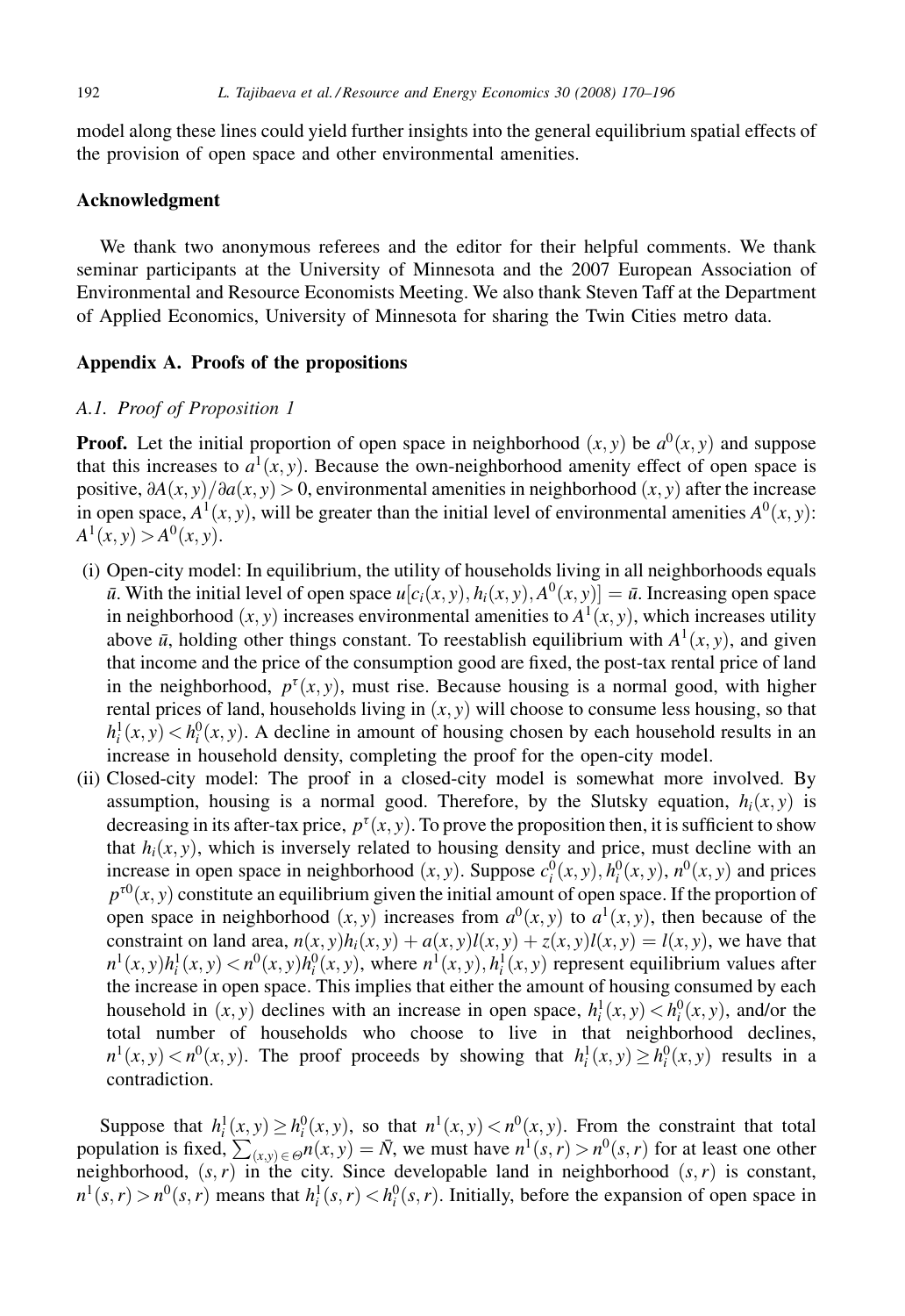<span id="page-23-0"></span>neighborhood  $(x, y)$ , the utility function for each household evaluated at the optimal choice was equal across all neighborhoods:  $u[c_i^0(x, y), h_i^0(x, y), A^0(x, y)] = u[c_i^0(s, r), h_i^0(s, r), A^0(s, r)] = u$ . By [Condition 1](#page-6-0), the marginal utility of an increase in open space in  $(x, y)$  is larger than in other neighborhoods:  $\left(\frac{\partial u(c_i(x, y), h_i(x, y), A(x, y))}{\partial A(x, y)}\right)$  $\left(\frac{\partial A(x, y)}{\partial a(x, y)}\right)$   $\geq \left(\frac{\partial u(c_i(x, r), h_i(x, y), A(x, y))}{\partial a(x, y)}\right)$  $h_i(s, r), A(s, r)/\partial A(s, r)/\partial A(s, r)/\partial a(s, r)$ . Thus, both because of the change in utility from the change in amenities and from the change in utility from housing choice, we find that  $u[c_i^1(x, y), h_i^1(x, y), A^1(x, y)] > u[c_i^1(s, r), h_i^1(s, r), A^1(s, r)]$ , which cannot be an equilibrium.

Therefore, we conclude that  $h_i^1(x, y) < h_i^0(x, y)$  with an increase in open space in neighborhood  $(x, y)$ , which completes the proof.  $\Box$ 

## A.2. Proof of [Proposition 2](#page-7-0)

**Proof.** In equilibrium, the utility of households living in all neighborhoods equals  $\bar{u}$ . With the initial level of open space this means that:  $u[c_i^0(s, r), h_i^0(s, r), A^0(s, r)] = \bar{u}$ . Holding other things fixed, increasing open space in neighborhood  $(x, y)$  when there are positive spillover effects increases environmental amenities to  $A^1(s, r)$ , which increases utility above  $\bar{u}$ . To reestablish equilibrium with  $A^1(s, r)$ , and given that income and the price of the consumption good are fixed, the post-tax rental price of land in the neighborhood,  $p^{\tau}(s, r)$ , must rise. Because housing is a normal good, with higher rental prices of land, households living in  $(s, r)$  will choose to consume less housing, i.e.,  $h_i^1(s, r) < h_i^0(s, r)$ , which implies that household density increases. When there are no spillover effects,  $A^1(s, r) = A^0(s, r)$ , utility remains constant and there is no change in neighborhood  $(s, r)$ . neighborhood  $(s, r)$ .

# A.3. Proof of [Proposition 3](#page-7-0)

**Proof.** A change in the tax rate in neighborhood  $(x, y)$ ,  $\tau(x, y)$ , does not affect the price of the consumption good, income, cost of commuting or the amenity level. In equilibrium in an opencity model, the utility of households living in all neighborhoods equals  $\bar{u}$ :  $u[c_i(x, y), h_i(x, y), A(x, y)] = \bar{u}$ . Because utility is fixed and taxes do not change other prices, income, amenities or commuting costs, a change in  $\tau(x, y)$  cannot affect  $p^{\tau}(x, y)$ . Given that  $p^{\tau}(x, y)$  is unchanged with a change in  $\tau(x, y)$ , decisions by households in equilibrium,  $c_i(x, y), h_i(x, y), n(x, y)$ , will not change with changes in  $\tau(x, y)$  as long as the neighborhood remains in the city. remains in the city.

## Appendix B. Open-city equilibrium

From the condition of no arbitrage across locations [\(5a\)](#page-5-0) and the Cobb–Douglas utility function [\(9\)](#page-8-0) it follows that:

$$
c_i(x, y)^{\alpha} h_i(x, y)^{\beta} A(x, y)^{\gamma} = \exp(\bar{u}).
$$
\n(15)

Using the demand functions for the composite good  $(Eq. (10a))$  $(Eq. (10a))$  $(Eq. (10a))$  and housing  $(Eq. (10b))$  $(Eq. (10b))$  the utility condition (15) can be restated as

$$
\left[\frac{\alpha}{\alpha+\beta}(v-f[d_{\mathcal{C}}(x,y)])\right]^{\alpha}\left[\frac{\beta}{\alpha+\beta}\left(\frac{v-f[d_{\mathcal{C}}(x,y)]}{p^{\tau}(x,y)}\right)\right]^{\beta}A(x,y)^{\gamma}=\exp\left(\bar{u}\right).
$$
 (16)

Solving this Eq. (16) for the after-tax housing price yields: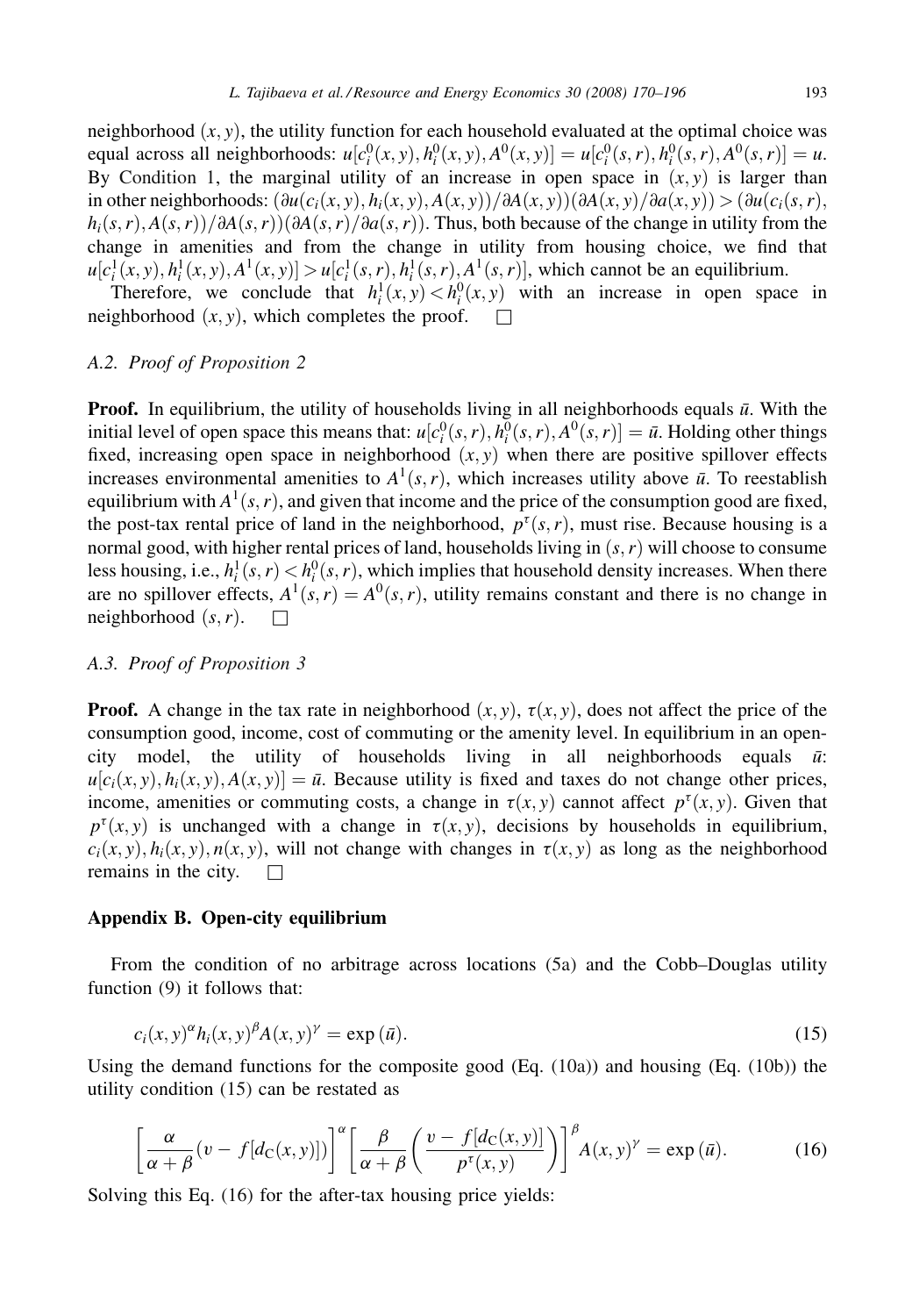<span id="page-24-0"></span>194 L. Tajibaeva et al. / Resource and Energy Economics 30 (2008) 170–196

$$
p^{\tau}(x,y) = \max \left\{ \frac{\alpha^{\alpha/\beta}\beta}{(\alpha+\beta)^{(\alpha+\beta)/\beta}e^{-\bar{a}/\beta}} (v-f[d_{\mathcal{C}}(x,y)])^{(\alpha+\beta)/\beta} A(x,y)^{\gamma/\beta}, p_{g}(x,y) \right\}.
$$

Plugging the above housing price equation into the housing demand function [\(10b\)](#page-8-0) we solve for equilibrium housing:

$$
h_i(x,y) = \left(\frac{\alpha+\beta}{\alpha}\right)^{\alpha/\beta} \frac{e^{\bar{a}/\beta}}{\left(v-f[d_{\rm C}(x,y)]\right)^{\alpha/\beta} A(x,y)^{\gamma/\beta}}.
$$

Plugging in equilibrium housing in the land availability constraint [\(7\)](#page-6-0) we solve for the number of households in each neighborhood:

$$
n(x,y) = \left(\frac{\alpha}{\alpha+\beta}\right)^{\alpha/\beta} e^{-\bar{a}/\beta} [1-a(x,y)-z(x,y)]l(x,y)(y-f[d_{\mathcal{C}}(x,y)])^{\alpha/\beta} A(x,y)^{\gamma/\beta}.
$$

The allocation of the composite good is already given in the demand equation [\(10a\)](#page-8-0) as

$$
c_i(x, y) = \frac{\alpha}{\alpha + \beta} (v - f[d_C(x, y)]).
$$

Given the open space distribution  $\{a(x, y)\}_{(x,y)\in\Theta}$  use the housing price  $p^{\tau}(x, y)$  and demand  $h_i(x, y)$  equations to solve for the fringe neighborhoods using the condition [\(6\)](#page-6-0) from the definition of the equilibrium.

# Appendix C. Closed-city equilibrium

By rearranging the neighborhood land supply constraint [\(7\)](#page-6-0) we have

$$
n(x, y) = \frac{(1 - a(x, y) - z(x, y))l(x, y)}{h_i(x, y)}.
$$
\n(17)

After plugging in for the household demand function [\(10b\)](#page-8-0), Eq. (17) becomes

$$
n(x, y) = \left(\frac{\alpha + \beta}{\beta}\right) \frac{(1 - a(x, y) - z(x, y))l(x, y)}{y - f[d_{\mathcal{C}}(x, y)]} p^{t}(x, y).
$$
 (18)

Using Eq. (18) in the population equation [\(8b\)](#page-6-0), the number of households in the city is

$$
\sum_{(x,y)\in\Theta}\left\{\left(\frac{\alpha+\beta}{\beta}\right)\frac{(1-a(x,y)-z(x,y))l(x,y)}{y-f[d_{\mathcal{C}}(x,y)]}p^{\tau}(x,y)\right\}=\bar{N}.
$$
\n(19)

The no arbitrage condition across neighborhoods means that utility is equal across all neighborhoods [\(5b\)](#page-6-0), that is

$$
u(x, y) = u(s, r) \quad \text{for all } (x, y) \in \Theta \quad \text{and} \quad (s, r) \in \Theta,
$$
  

$$
c_i(x, y)^{\alpha} h_i(x, y)^{\beta} A(x, y)^{\gamma} = c_i(s, r)^{\alpha} h_i(s, r)^{\beta} A(s, r)^{\gamma}.
$$
 (20)

Plugging in for the composite good and housing and rearranging the terms Eq. (20) becomes

$$
\frac{(y - f[d_{\mathcal{C}}(x, y)])^{\alpha + \beta} A(x, y)^{\gamma}}{p^{\tau}(x, y)^{\beta}} = \frac{(y - f[d_{\mathcal{C}}(s, r)])^{\alpha + \beta} A(s, r)^{\gamma}}{p^{\tau}(s, r)^{\beta}}.
$$
\n(21)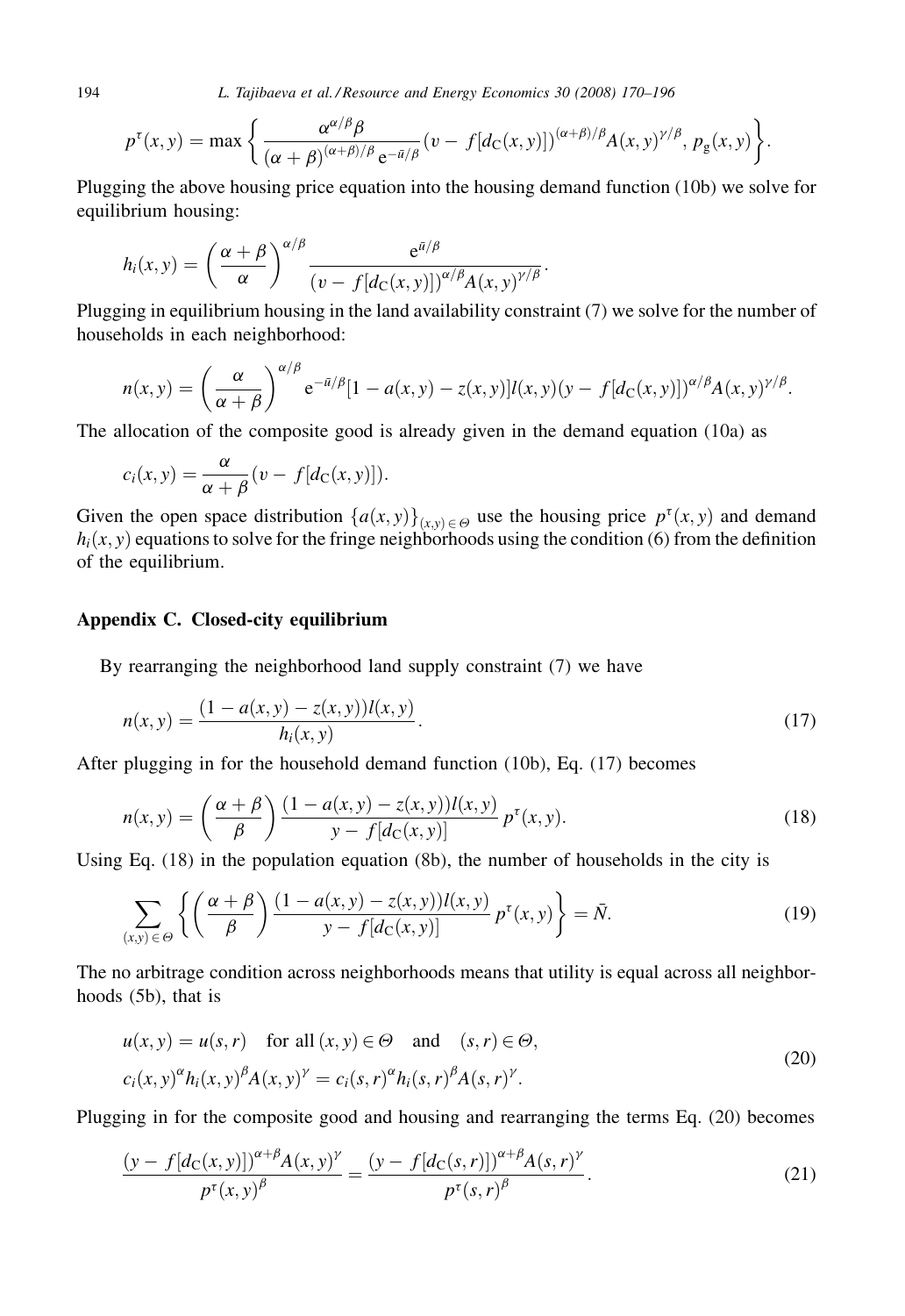<span id="page-25-0"></span>Using Eq. [\(21\)](#page-24-0) we solve for the price ratio:

$$
\frac{p^{\tau}(s,r)}{p^{\tau}(x,y)} = \left(\frac{A(s,r)}{A(x,y)}\right)^{\gamma/\beta} \left(\frac{y-f[d_{\mathcal{C}}(s,r)]}{y-f[d_{\mathcal{C}}(x,y)]}\right)^{(\alpha+\beta)/\beta}.
$$
\n(22)

Given the price ratio Eq. (22) for all  $(x, y) \in \Theta$  and  $(s, r) \in \Theta$  and Eq. [\(19\)](#page-24-0) we solve for equilibrium prices:

$$
p^{\tau}(x,y)
$$
  
= max  $\left\{\frac{\beta N(v - f[d_{C}(x,y)])^{(\alpha+\beta)/\beta}A(x,y)^{\gamma/\beta}}{(\alpha+\beta)\sum_{(s,r)\in\Theta}\left\{(1-a(x,y)-z(x,y))\overline{l}(x,y)(v-f[d_{C}(s,r)])^{\alpha/\beta}A(s,r)^{\gamma/\beta}\right\}}, p_{g}(x,y)\right\}.$ 

Using the above equilibrium price equation we solve for housing consumption and the number of households in each neighborhood:

$$
h_i(x, y) = \frac{\sum_{(s,r) \in \Theta} \left\{ (1 - a(x, y) - z(x, y)) l(x, y) (v - f[d_C(s, r)])^{\alpha/\beta} A(s, r)^{\gamma/\beta} \right\}}{N(v - f[d_C(x, y)])^{\alpha/\beta} A(x, y)^{\gamma/\beta}},
$$

$$
n(x, y) = \frac{N(1 - a(x, y) - z(x, y)) l(x, y) (v - f[d_C(x, y)])^{\alpha/\beta} A(x, y)^{\gamma/\beta}}{\sum_{(s,r) \in \Theta} \left\{ (1 - a(x, y) - z(x, y)) l(x, y) (v - f[d_C(s, r)])^{\alpha/\beta} A(s, r)^{\gamma/\beta} \right\}}.
$$

The allocation of the composite good is already given in the demand Eq. [\(10a\)](#page-8-0) as

$$
c_i(x,y) = \frac{\alpha}{\alpha + \beta}(v - f[d_C(x,y)]).
$$

Given the open space distribution  $\{a(x, y)\}_{(x,y)\in\Theta}$  use the housing price  $p^{\tau}(x, y)$  and demand  $h_i(x, y)$  equations to solve for the fringe neighborhoods using the condition [\(6\)](#page-6-0) from the definition of the equilibrium.

## References

 $\sim$ 

Alonso, W., 1964. Location and Land Use. Harvard University Press.

Anas, A., Arnott, R., Small, K.A., 1998. Urban spatial structure. Journal of Economic Literature 36 (3), 1426–1464.

Berliant, M., Peng, S.-K., Wang, P., 2006. Welfare analysis of the number and locations of local public facilities. Regional Science and Urban Economics 36, 207–226.

Brueckner, J.K., Thisse, J.-F., Zenou, Y., 1999. Why is central Paris rich and downtown Detroit poor? An amenity-based theory. European Economic Review 43 (1), 91–107.

Bureau of Economic Analysis, 2007. Regional Economic Accounts, Per Capita Personal Income in 2004. [http://](http://www.bea.gov/regional/index.htm) [www.bea.gov/regional/index.htm](http://www.bea.gov/regional/index.htm).

Flatters, F., Henderson, J.V., Mieszkowski, P., 1974. Public goods, efficiency, and regional fiscal equalization. Journal of Public Economics 3, 99–112.

Franco, S., Daniel, K., 2005. Public good facilities in an urban setting: size, location and configuration. Working Paper. Donald Bren School of Environmental Science and Management, University of California, Santa Barbara.

Fujita, M., 1989. Urban Economic Theory. Cambridge University Press, Cambridge.

George, H., 1984. Progress and Poverty: An Inquiry in the Cause of Industrial Depressions and of Increase of Want with Increase of Wealth—The Remedy. Robert Shackelford Publisher.

Huriot, J.-M., Thisse, J.-F., 2000. Economics of Cities: Theoretical Perspectives. Cambridge University Press.